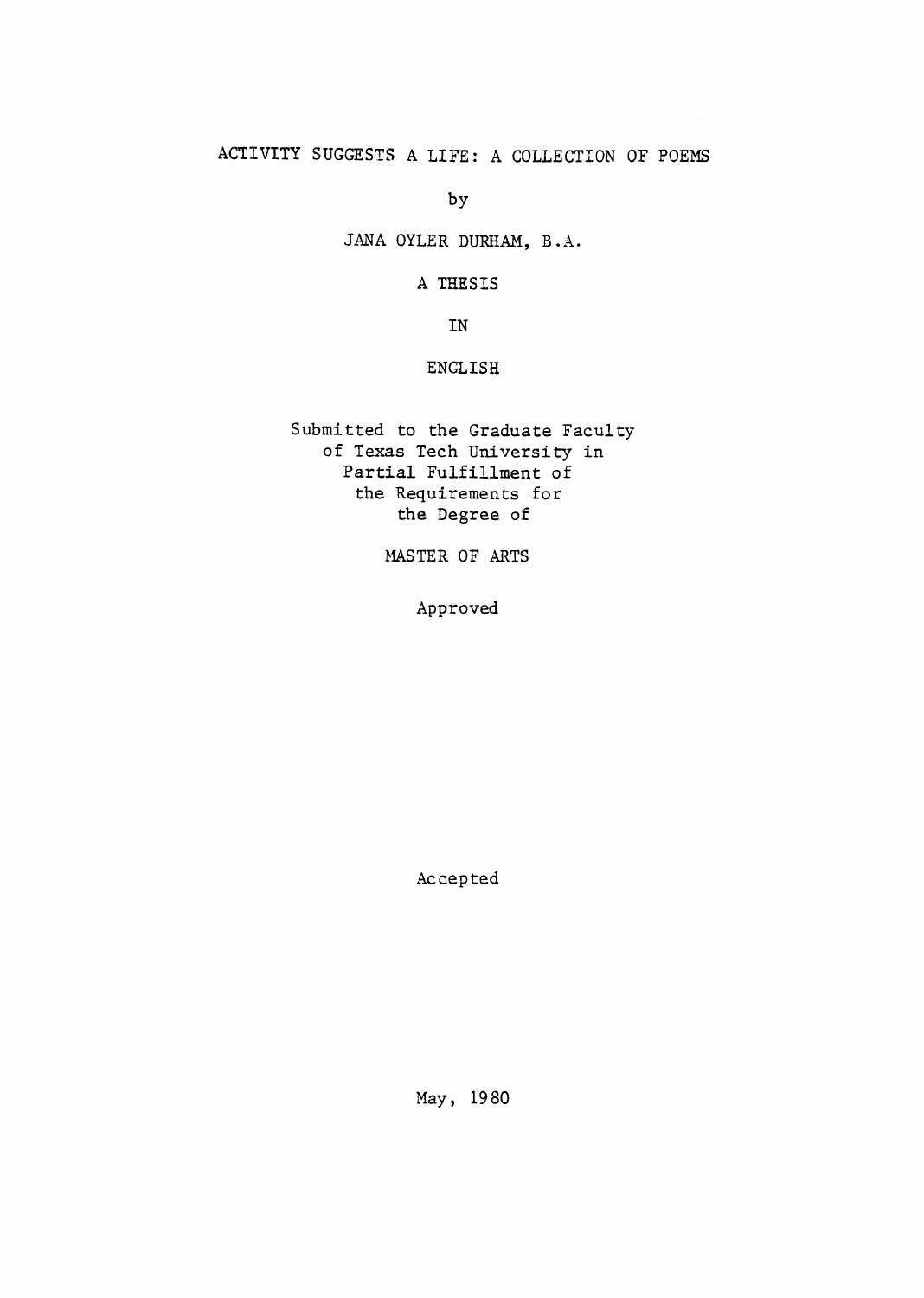**AC**<br>205<br>T300<br>1900<br>No.27<br>Cop.2

#### ACKNOWLEDGMENTS

I wish to acknowledge the guidance, helpful criticism, and patience of Dr. Walter McDonald in the preparation of this thesis. I am also indebted to Dr. Daryl Jones for his critical judgments.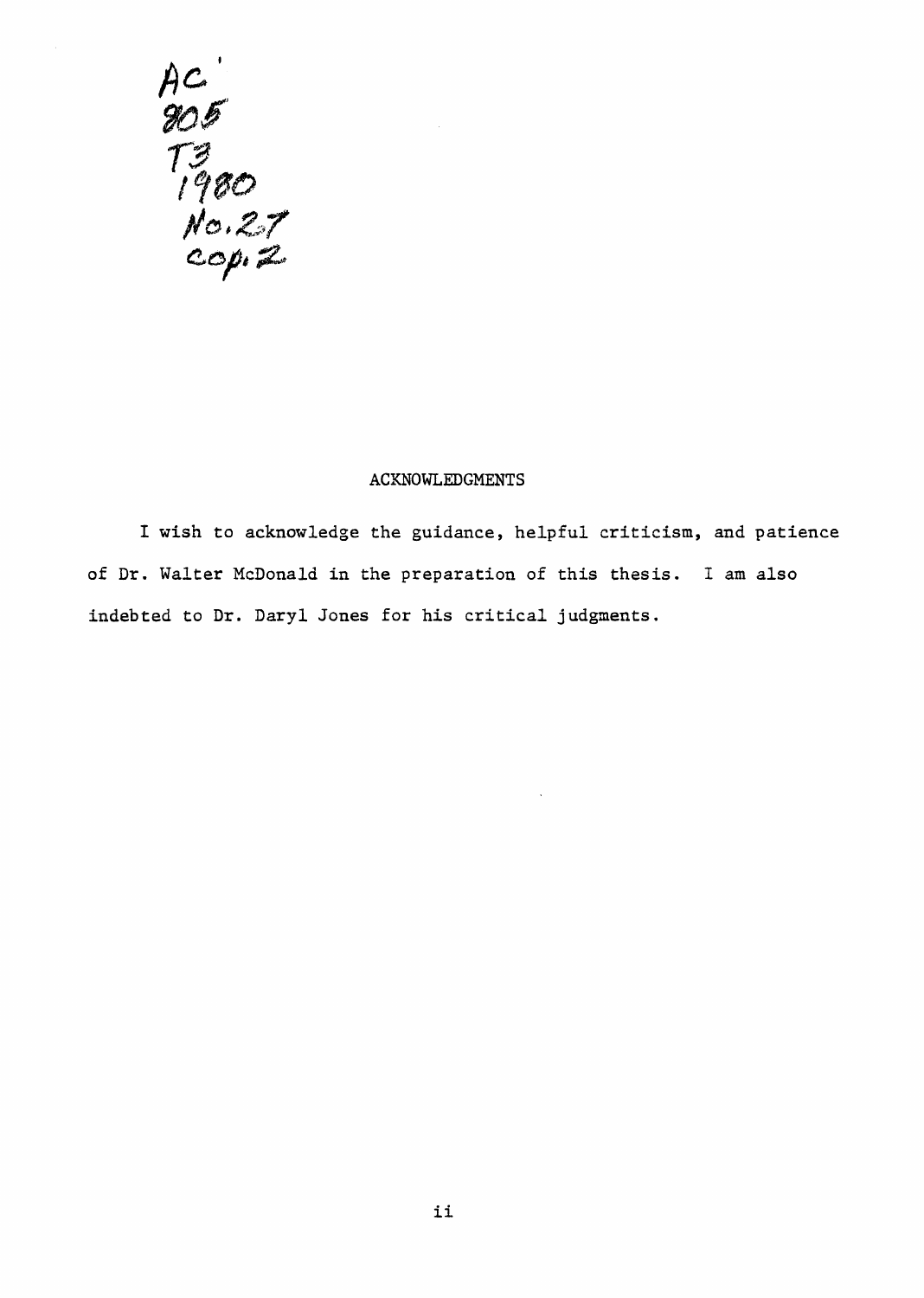CONTENTS

 $\mathcal{L}_{\mathcal{A}}$ 

|     | ACKNOWLEDGMENTS                                         | ii             |
|-----|---------------------------------------------------------|----------------|
| Ι.  | INTRODUCTION                                            | $\mathbf 1$    |
| II. | POEMS                                                   |                |
|     | GROUP ONE                                               |                |
|     | Flight                                                  | $\overline{7}$ |
|     | Death of a Mountain Climber                             | 10             |
|     | The Hero                                                | 11             |
|     | Notes on Never Having Been a Dancer                     | 12             |
|     | Cat-Scratch Fever                                       | 13             |
|     | On Having Food Poisoning, One Week Before<br>My Wedding | 14             |
|     | Melancholia                                             | 15             |
|     | Grandma's Hands                                         | 16             |
|     | Three A.M. Poem for My Birthday                         | 17             |
|     | GROUP TWO                                               |                |
|     | Cleaning Cages                                          | 19             |
|     | For a Piece of Fish                                     | 20             |
|     | Lillian and the Locksmith                               | 21             |
|     | The Cock-Pit                                            | 22             |
|     | The Hand that Held the Gun                              | 23             |
|     | In Memory: Yukio Mishima                                | 24             |
|     | GROUP THREE                                             |                |
|     | Activity Suggests a Life                                | 28             |
|     | $Chapter 2$                                             | ററ             |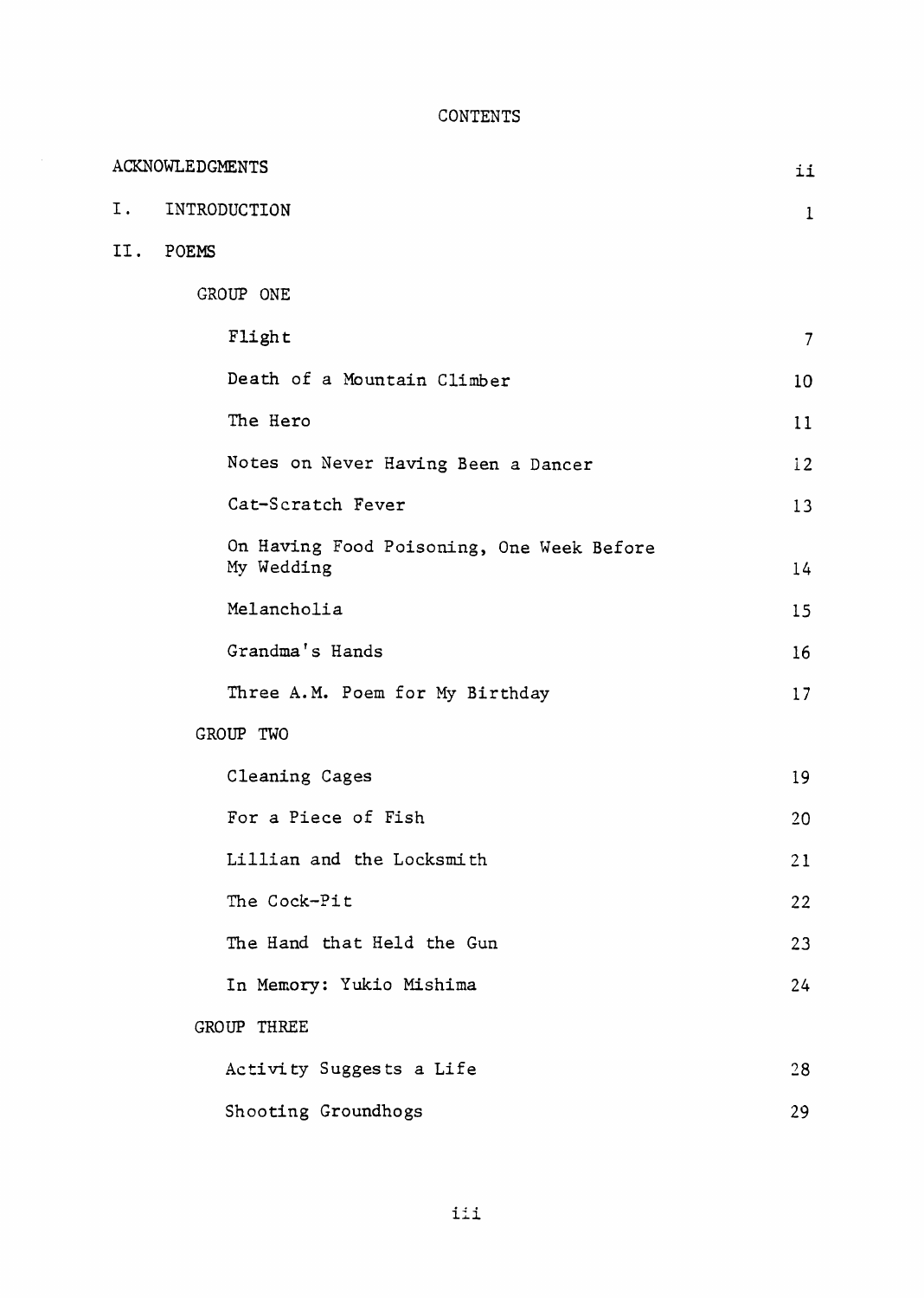| A Winter Journey        | 30 |
|-------------------------|----|
| In Praise of Equitation | 34 |
| The Chosen              | 35 |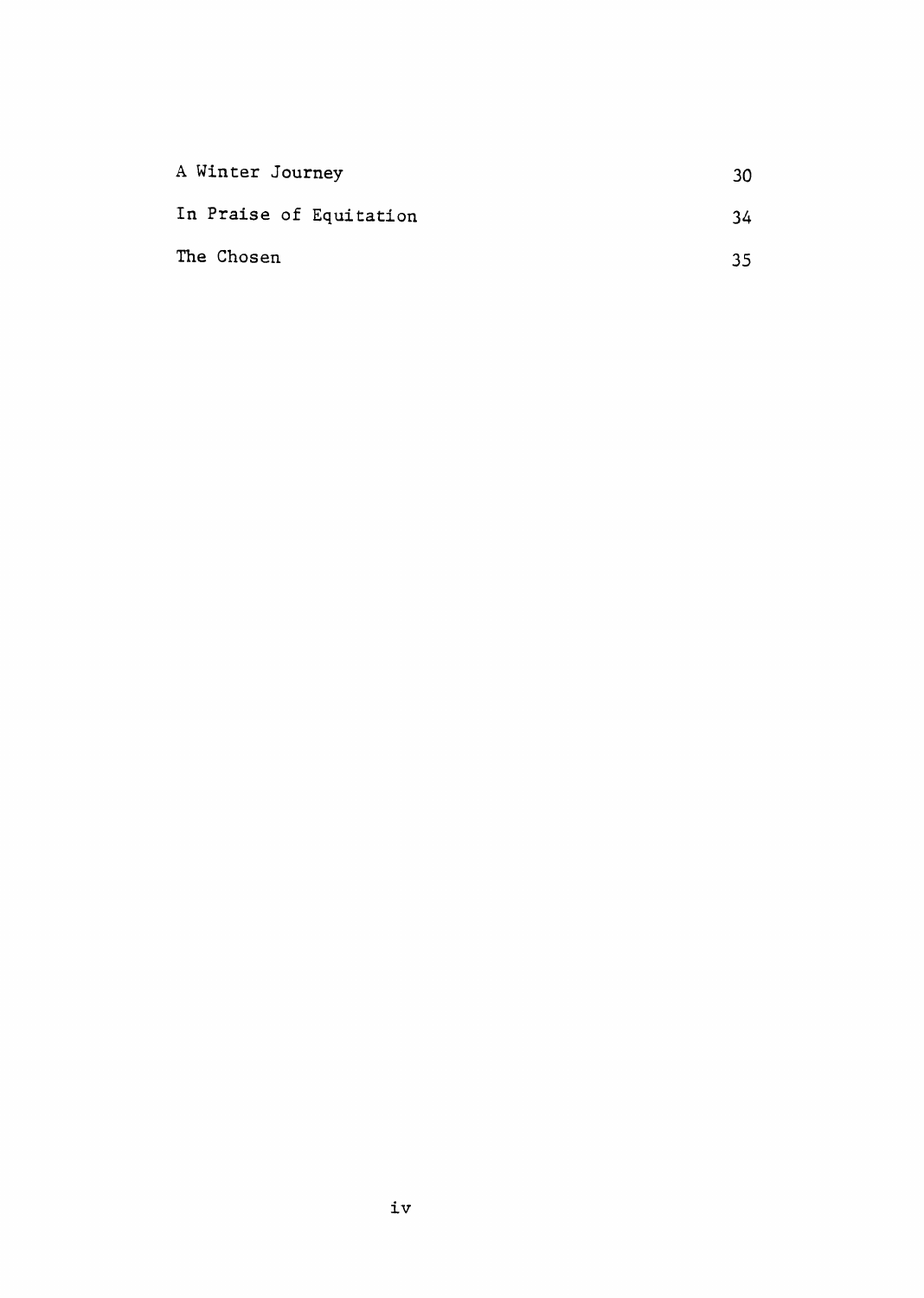#### INTRODUCTION

This business of bullying the language into verse has been a part of my life for only a short while. Not until I took my first creative writing course in the spring of 1978 did I discover that I could create, that I did have something to say that could best be expressed in poetry. In many ways, I am very much a novice in the study of the poetic tradition; even though I can discuss the process of versification and can recognize and define various poetic forms and movements in poetry, I am still learning how the poetic tradition applies to me and to my work. This volume of poetry is my first major effort at finding my own style and my statement.

Ellen Bryant Voigt has defined poetry this way:

The real

poem is a knife-edge,

quick and clean.

I would like for my poems to have that sharp, thrusting quality that characterizes the works of the poets whom I admire. Such poets as W. H. Auden, W. B. Yeats, Dylan Thomas, Ntozake Shange, Edna St. Vincent Millay, A. E. Housman, Galway Kinnell, and Carol Oles all have the ability to compress emotion and thought into poems that strike deeply into the mind and heart, and I acknowledge their influence on me. My attempts to imitate these poets are usually unsuccessful;

 $\ddot{\perp}$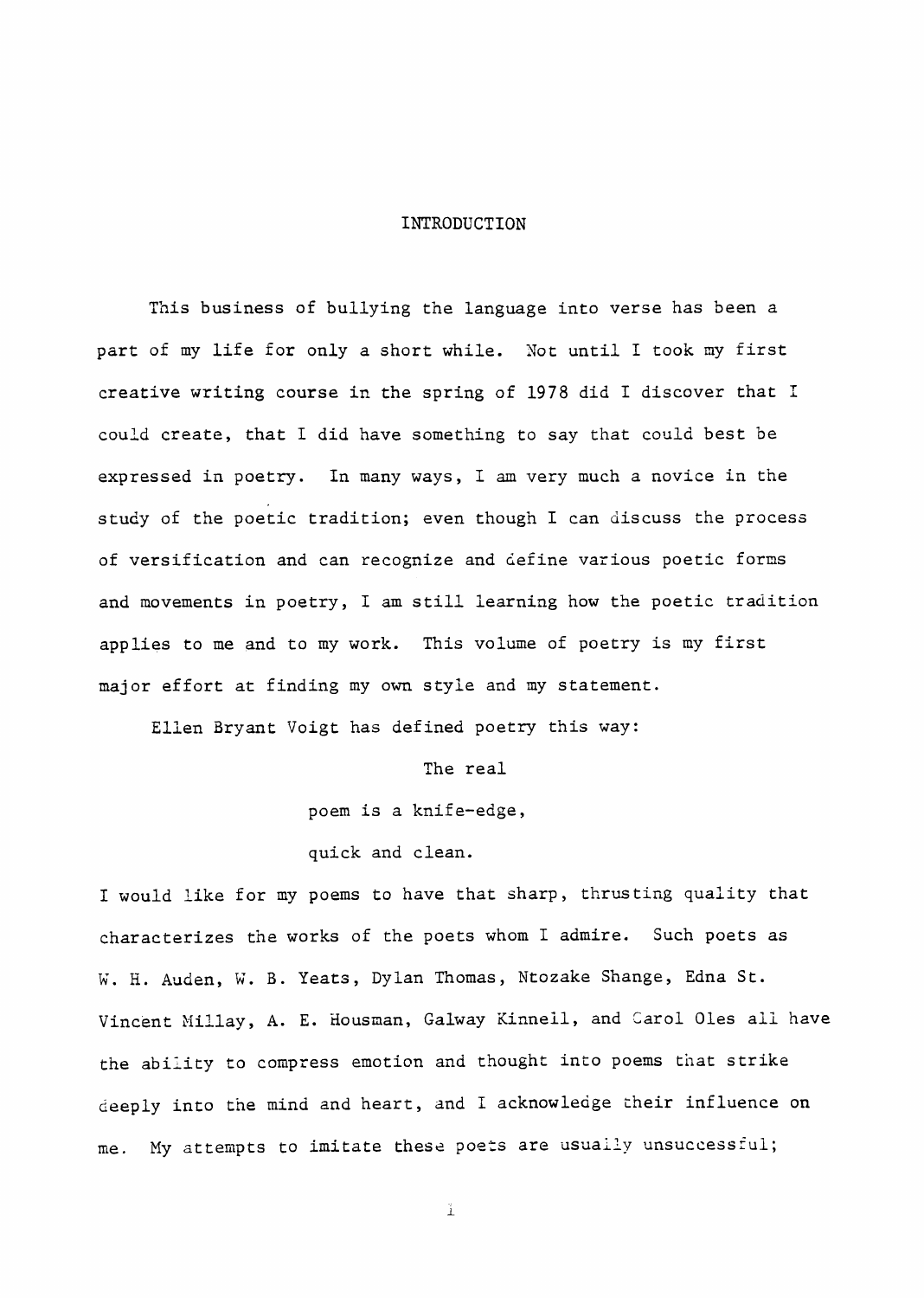their influence comes more from their ability to compress the language into vivid image patterns and to meld words into a poetry akin to music.

The inspiration for my poems usually comes from three places. Lines or images from my reading often strike a responsive chord in my imagination; for instance, "In Praise of Equitation" sprang from my study of Peter Shaffer's unparalleled play Equus, "Melancholia" was inspired by an image in Sinclair Lewis' Main Street, and "The Hero" rose out of a description of the Punchbowl Volcano in an essay by Joan Didion. Sometimes I turn for my subject matter to pictures, as in the three-part poem, "Flight." "In Memory: Yukio Mishima" came in part from the dramatic pictures for which the novelist loved to pose, and from my fascination with the self-destructive artist. Finally, I sense a trend in my finished work and in the notebooks I keep toward a more personal poem. "Shooting Groundhogs," "Three A.M. Poem for My Birthday," and "Cleaning Cages" are the most distinctly personal poems in this volume. In working toward a more intimate tone, I am following the advice of Galway Kinnell, who told me that I should first look inside myself for my poetry, working from my own experiences to find the statement that I want to make.

Most of my poems are in free verse; there are, however, some traditional poetic devices that I choose to use frequently. Alliteration and assonance run throughout my work, and I try to use the repetition of sound to underscore the tone of the poem as well as to provide a unifying device. In the first half of "Cat-Scratch Fever,"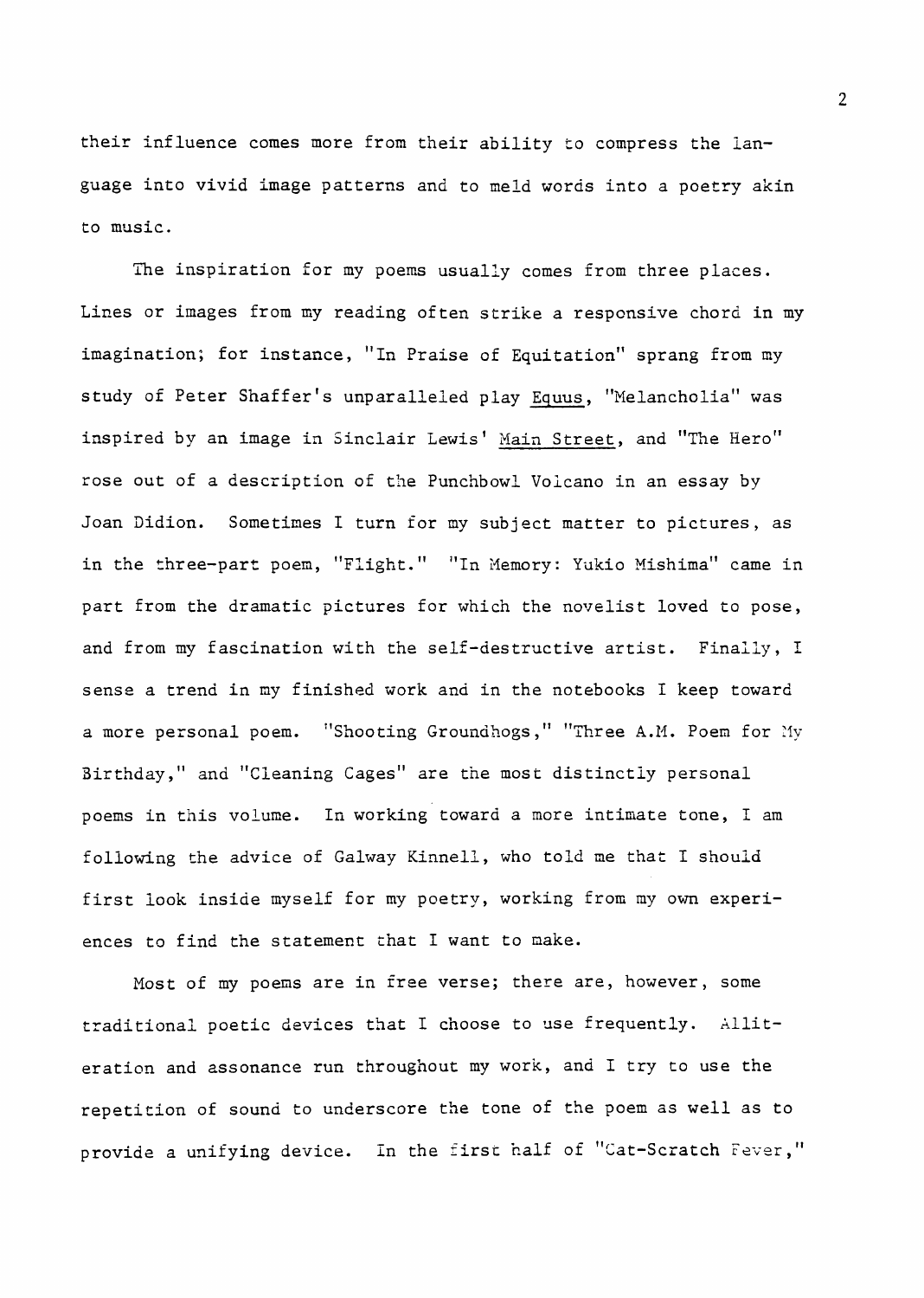for instance, the "k" sound occurs seven times; the sharpness of the consonant echoes the clawing pain. Assonance is my substitute for rhyme (although I would like to master the ability to use rhyme naturally and effectively). In "Three A.M. Poem for My Birthday," there is a great deal of repetition of both the short and the long "a" sound. Paul Ruffin's technique of the rhymed closure is one that I admire; Part II of "In Memory: Yukio Mishima" and "Melancholia" employ such a rhyme.

Several of my poems reveal my fondness for the extended metaphor. "Cat-Scratch Fever" and "On Having Food Poisoning ... " are reports on illnesses from the inside, and I felt I could express the experience best by comparing the illnesses to predators. In "Grandma's Hands," the passage of time is the predator that ravages beauty and hope.

As several of the poems in this volume reveal, I am working toward longer poems. Laurence Lieberman has said that he sees the longer poem as capable of breaking free from the limitations of the lyric to approach the scope and magnitude of the novel. I would someday like to write a sustained work, perhaps even a book-length poem, and such poems as "Flight" and "The Chosen" are the first steps toward that goal.

One of the most important poetic devices for me, and one that I consistently strive for, is the strong closure. In my own reading, I am most likely to remember the last line or two of poems, and of those poems which are my favorites, it is usually the closure that sends the shiver curling around my neck. Among those poems whose closures come immediately to mind are Auden's "In Memory of W. B.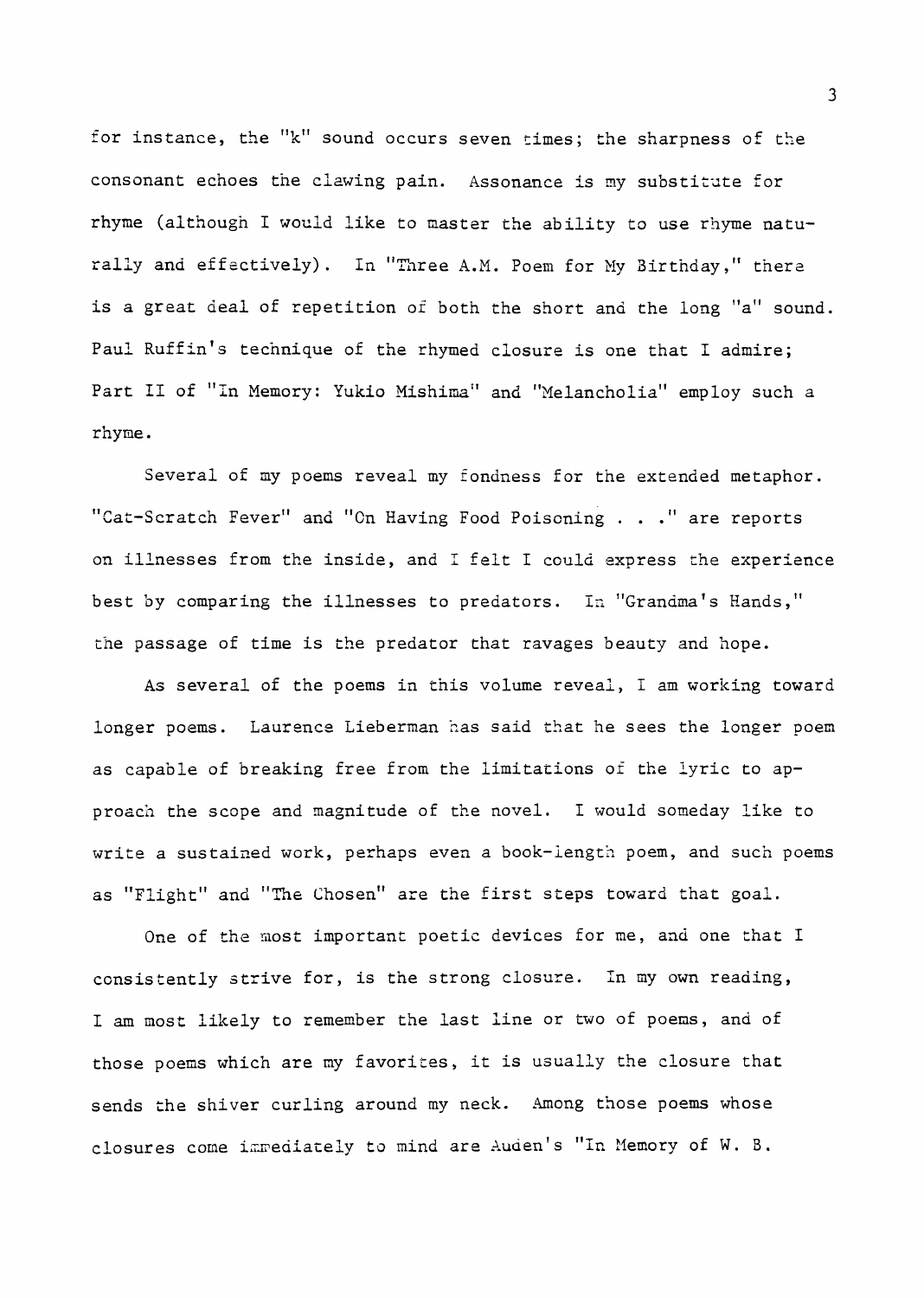Yeats" and "In Praise of Limestone," Ellen Bryant Voigt's "The 3urial," and Yeats' "The Second Coming."

The poems in this volume were written (and rewritten) in the sixteen months from January, 1979 to April, 1980. Those months brought great changes in my life, including my marriage, and they were a time of reevaluating both the direction my life was caking and the priorities I had assigned to the parts of my life. I feel that my work here reflects some of these changes; it reflects as well the ambivalence that I have toward many things, an ambivalence born of being female and questioning in a society geared to the male and the conformist.

If there is a single controlling theme for this volume, it is that we live out our lives in a series of traps. Every activity we engage in must come under certain limitations, and the shape of our lives is determined by how we view those limitations. This theme of the trap was not planned; it occurred co me after I was well into the work that the poems were an expression of many of my as yet unarticulated beliefs.

The poems here fall into three groups. The first deals with the limitations imposed upon us by our physical makeup. We must all submit to disease, aging, and death. The second group of poems relates self-imposed limitations. In these poems, I have tried to detail some of the activities that people choose in order to give meaning to their lives. The third group contains poems about the limitations that others impose upon us, or that we force on other creatures.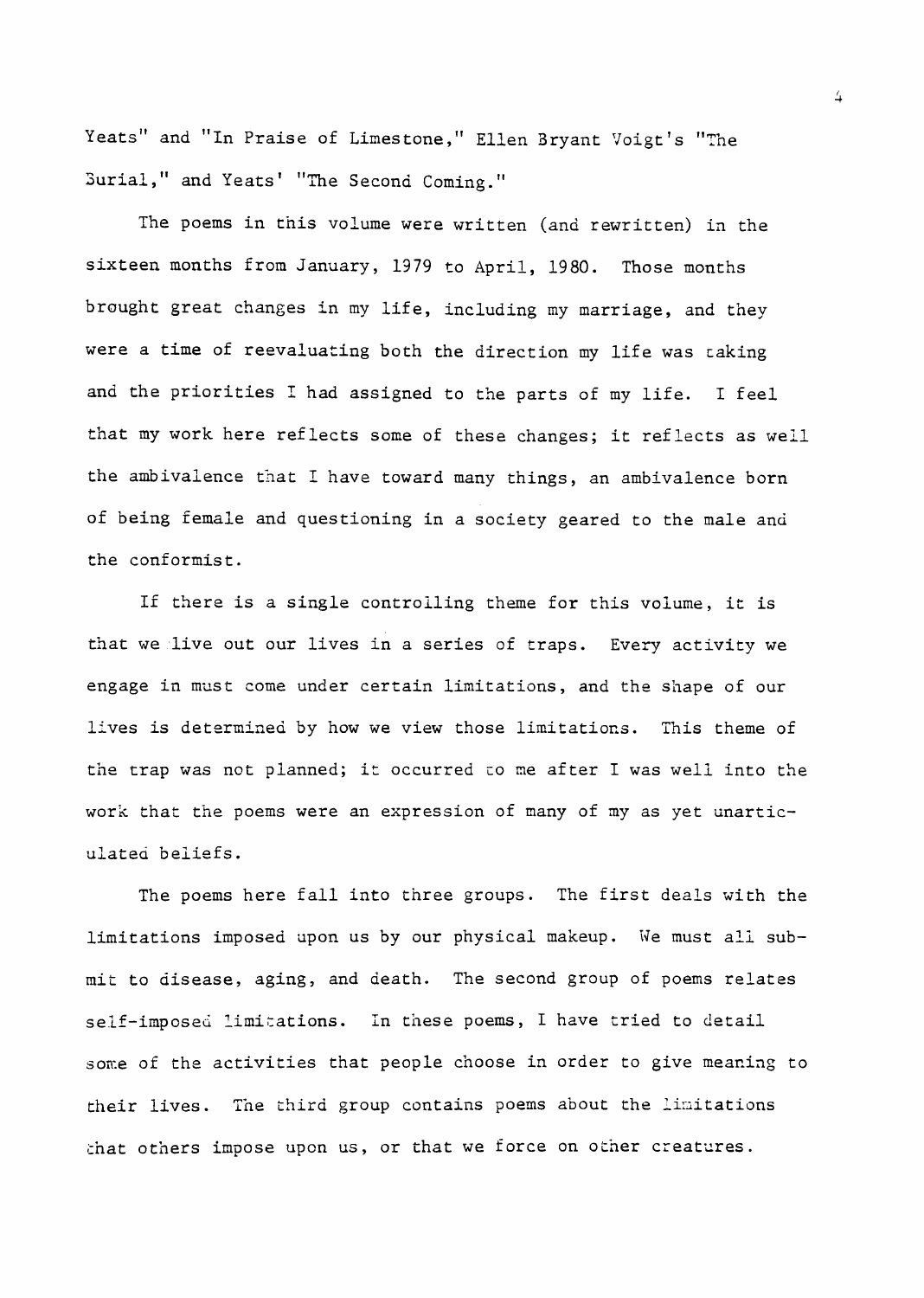We are all trapped. The challenge and excitement come in how we choose to live in the traps, whether our activities are as meaningless as a caged hamster's running in circles or purposeful because we choose them consciously, aware of the traps.

W. H. Auden has said that the duty of the poet is this: "In the prison of his days, / Teach the free man how to praise." These poems are an attempt to explore the prison, the trap as I perceive it, and to sound a cautious note of praise.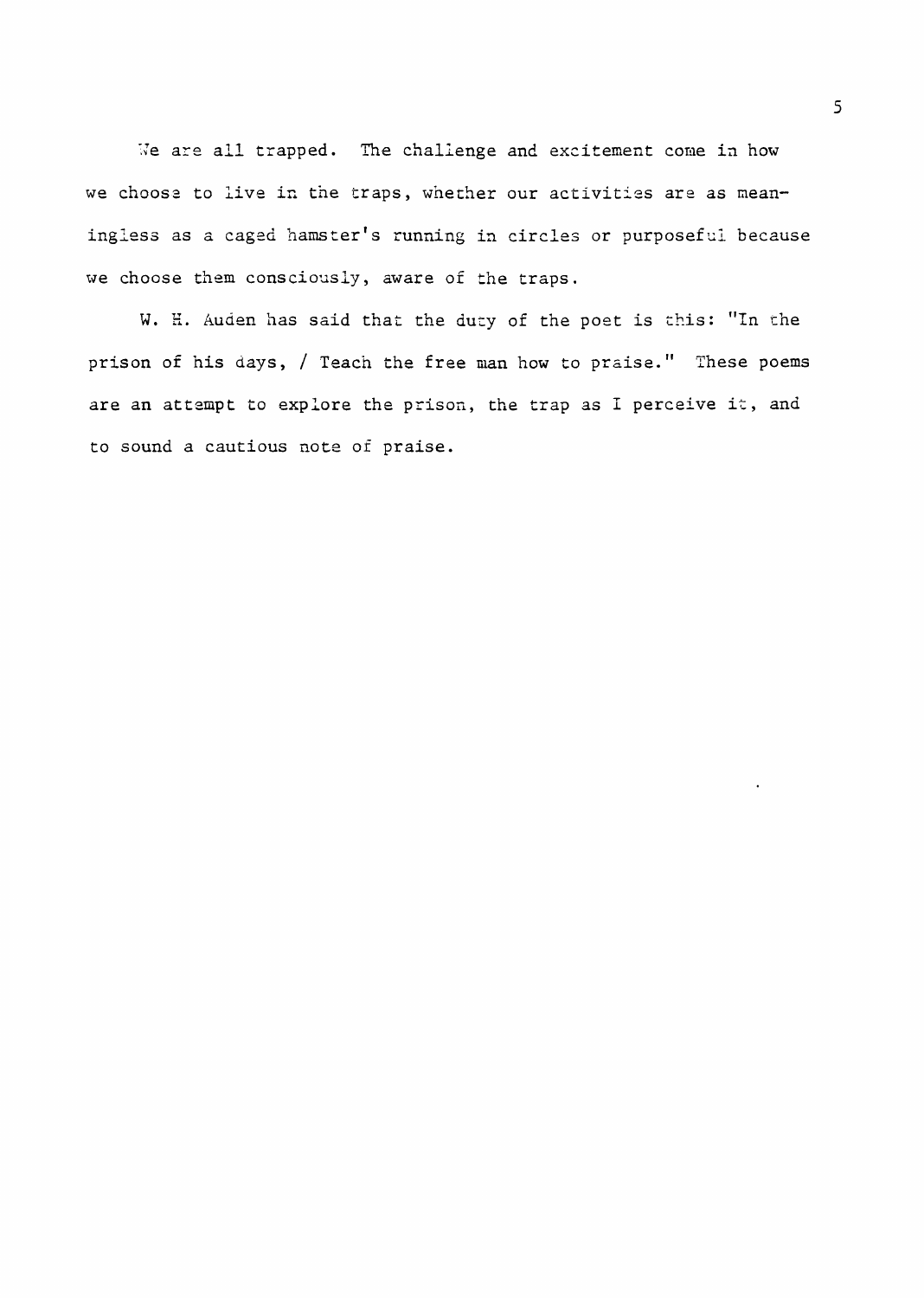# ACTIVITY SUGGESTS A LIFE

GROUP ONE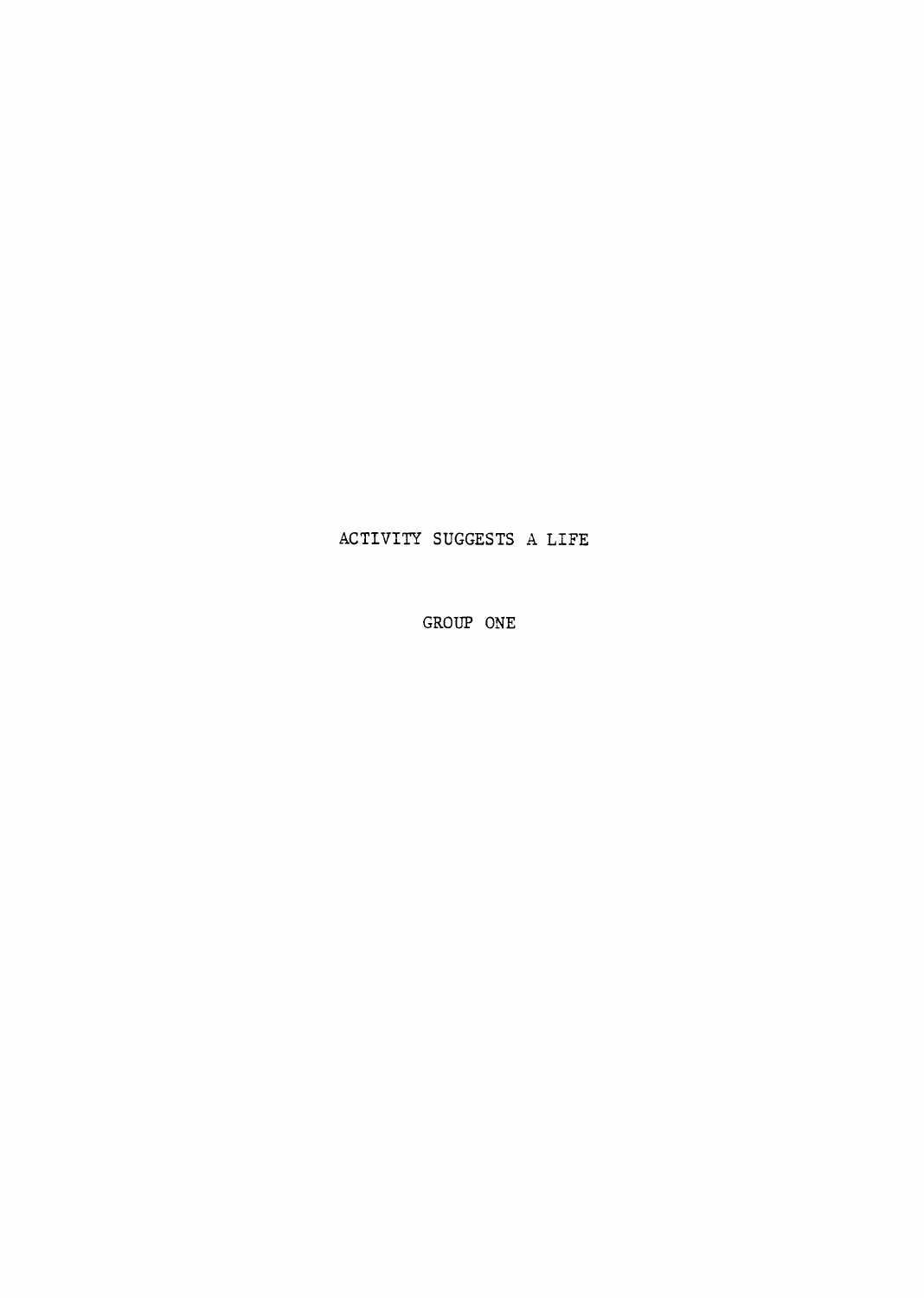# FLIGHT

I

The Leap

impalas hang between sun and earth and the sky tents over them flying banners of purple and blue their black-tipped hooves stretch delicately precisely through glistening air velvet horns point forward slicing the wind the parched grass below hums with their passage it murmurs come back come back

 $\ddot{\phantom{a}}$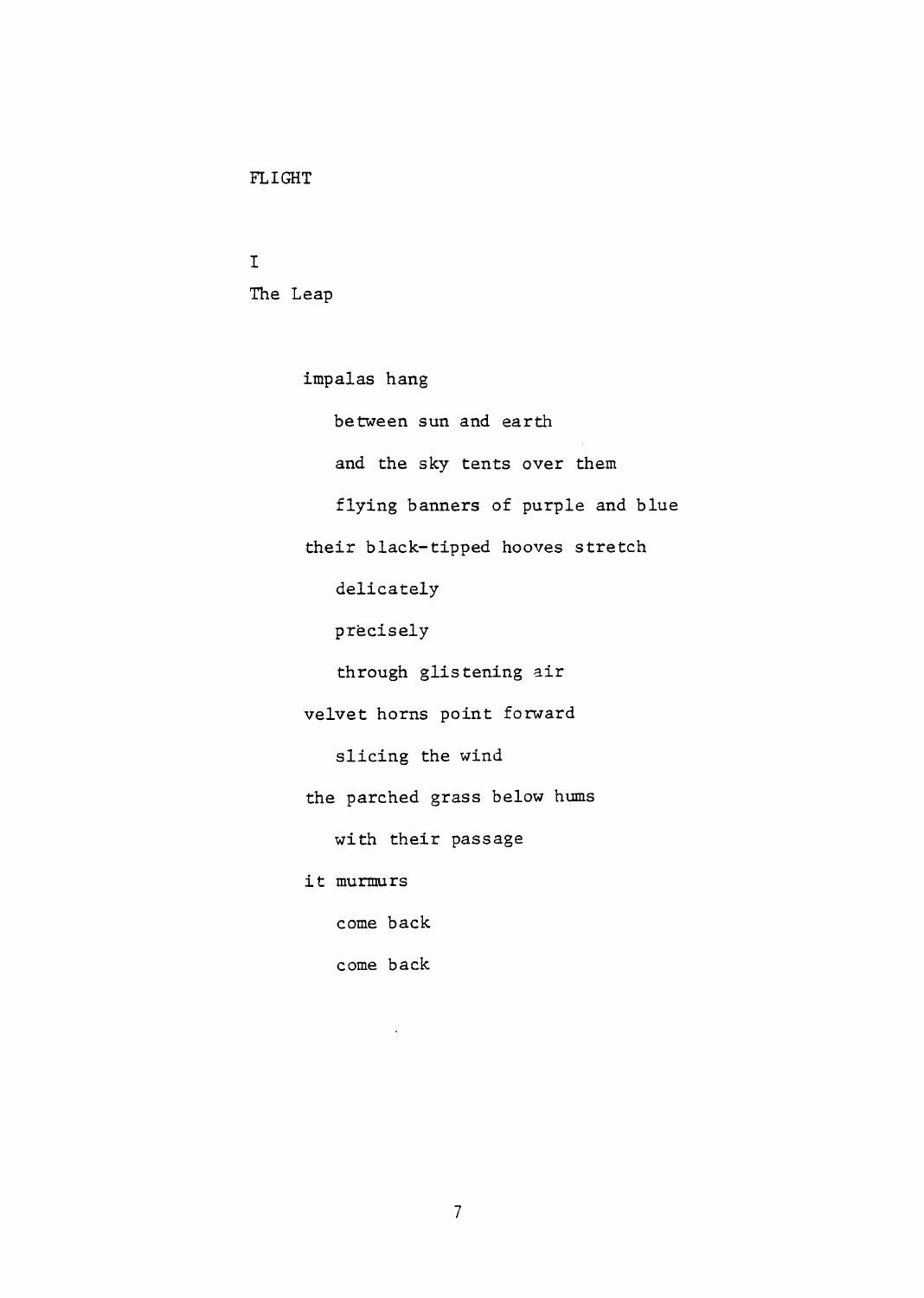II The Dance

—for Edward Villella

Fingers taut toes stabbing at light he fights to stay aloft in this sea of air. All eyes, muscles, blood, will all surging upward in one great spasm of joy, he tries to forget the earth. Given no wings, he burns to fly.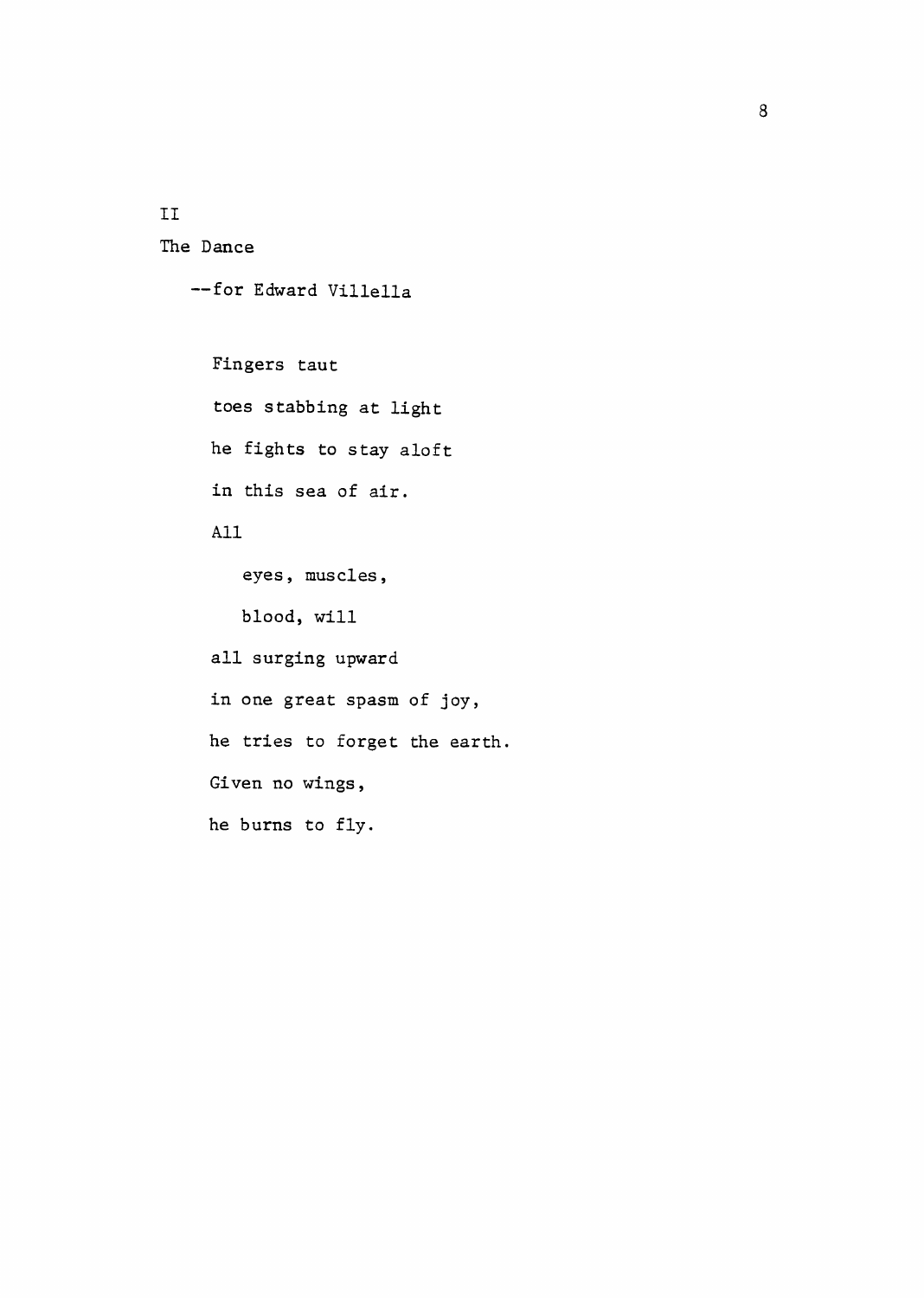Ill The Battle

> They are trapped in amber a furious swirl of claws and fur a tableau in burning sand The cat advances arrogant as a tank And the baboon flings himself to face his death, flings himself back with nothing left but this: one final shriek of rage one fistful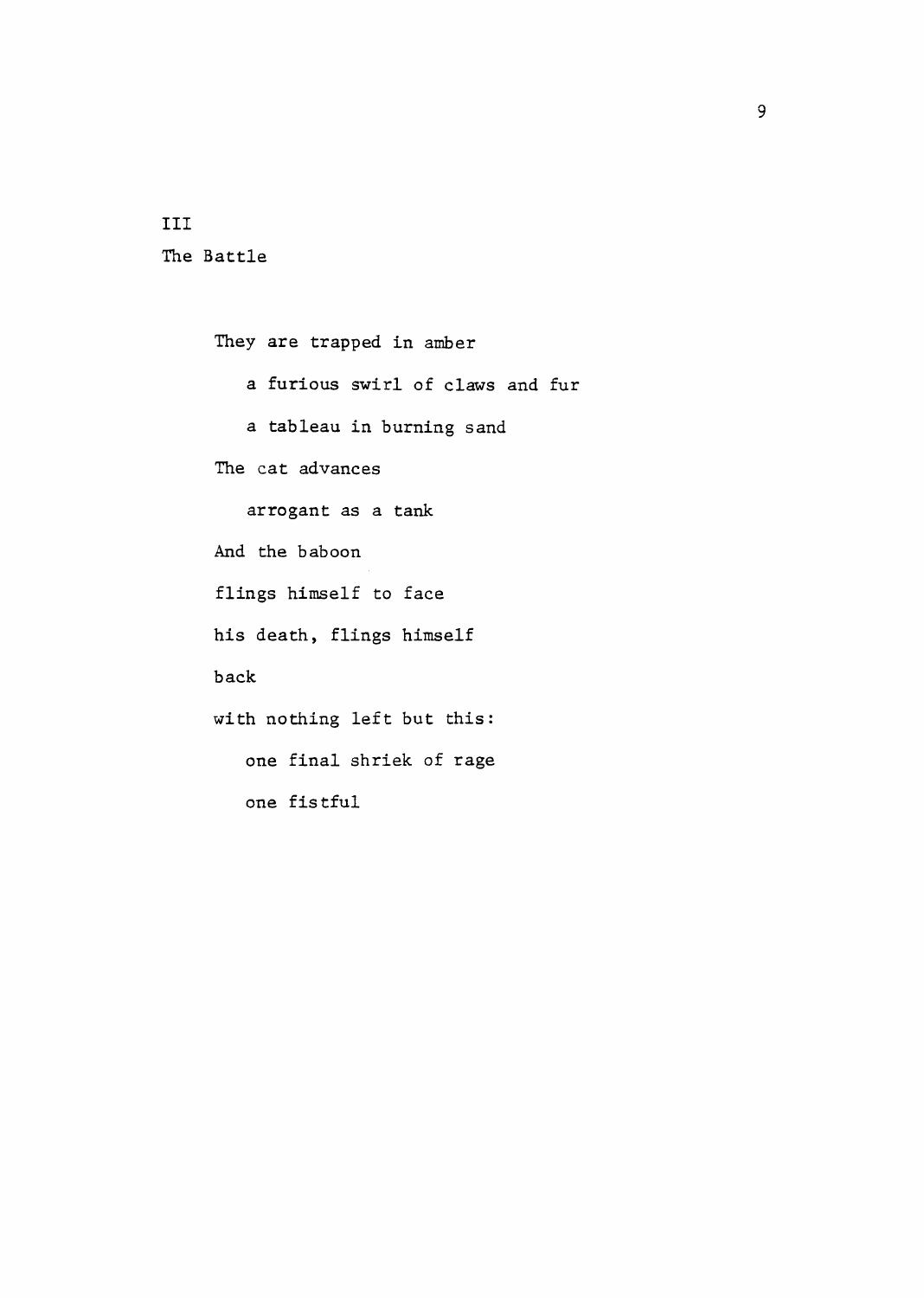As it should be: the granite at your face, all space below. But the wind is not howling. It is your scream you hear as the unclimbing begins, such a cry that might be calling the faithful to prayer as it echoes off mosques of cliffs.

You obey.

You make your offering.  $\sim 10$ Your eyes close in reverence. Your broken knees bend toward the sunrise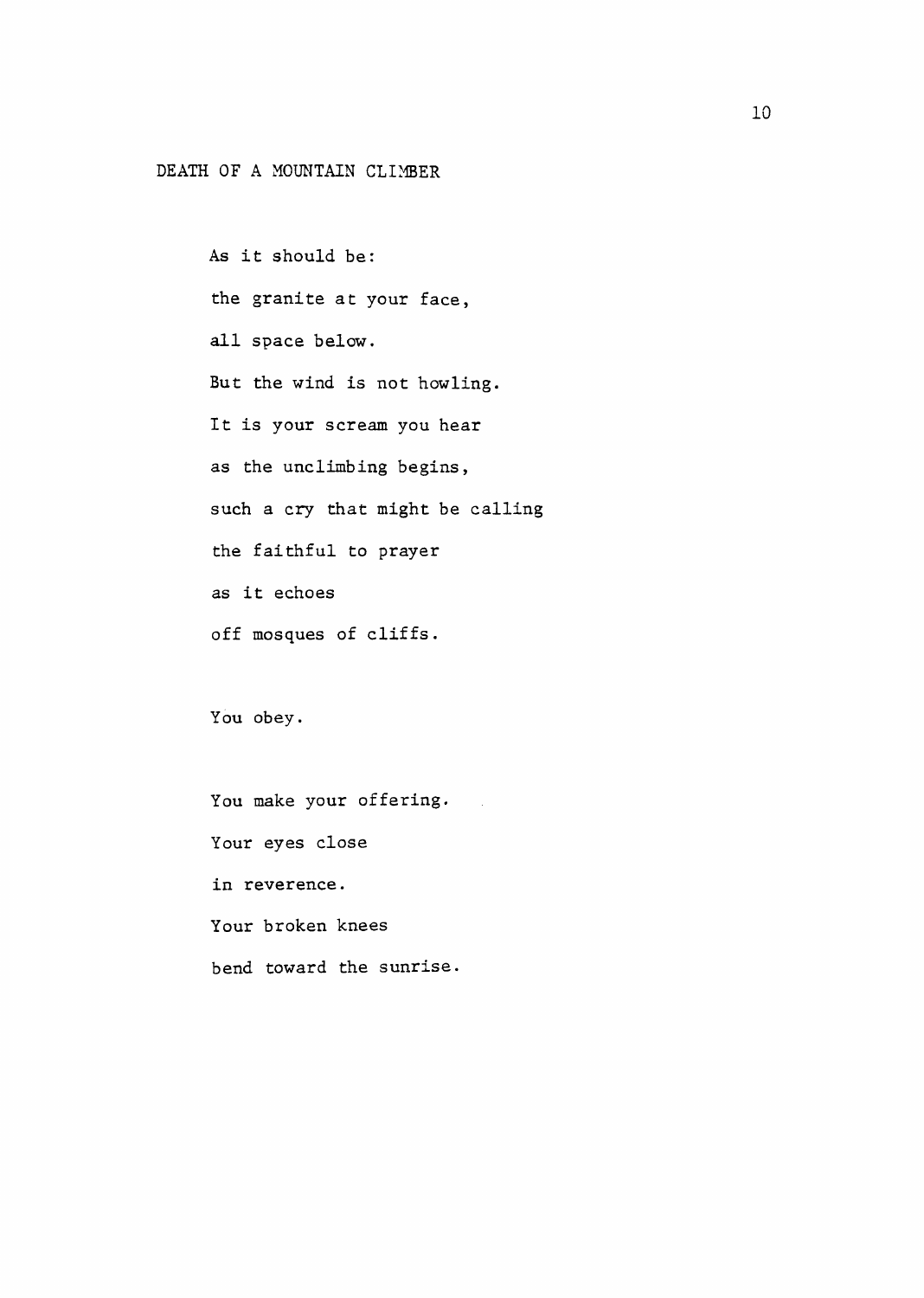$\sim 10^7$ 

| --The National Memorial Cemetery of the Pacific in<br>Hawaii, where thousands of World War II and Vietnam<br>victims are buried, is located in the crater of the<br>extinct Punchbowl Volcano. |
|------------------------------------------------------------------------------------------------------------------------------------------------------------------------------------------------|
| I buried my son                                                                                                                                                                                |
| in a cloud yesterday,                                                                                                                                                                          |
| beneath a row of white crosses                                                                                                                                                                 |
| that dappled the grass of the crater                                                                                                                                                           |
| like sea foam,                                                                                                                                                                                 |
| then I crept                                                                                                                                                                                   |
| down the mountain                                                                                                                                                                              |
| to a smoke-filled night                                                                                                                                                                        |
| of dreams                                                                                                                                                                                      |
|                                                                                                                                                                                                |
| where I saw him, his flesh                                                                                                                                                                     |
| embered off,                                                                                                                                                                                   |
| sliding down to the sea                                                                                                                                                                        |
| on a wave of lava,                                                                                                                                                                             |
| coming to rest in the sand.                                                                                                                                                                    |
| The water nibbled                                                                                                                                                                              |
| the hot white bones,                                                                                                                                                                           |
| then rose hissing                                                                                                                                                                              |
| into steam,                                                                                                                                                                                    |
| clouding the bits of bright metal                                                                                                                                                              |
| that dangled                                                                                                                                                                                   |
| from one thin rib.                                                                                                                                                                             |

 $\sim 10^4$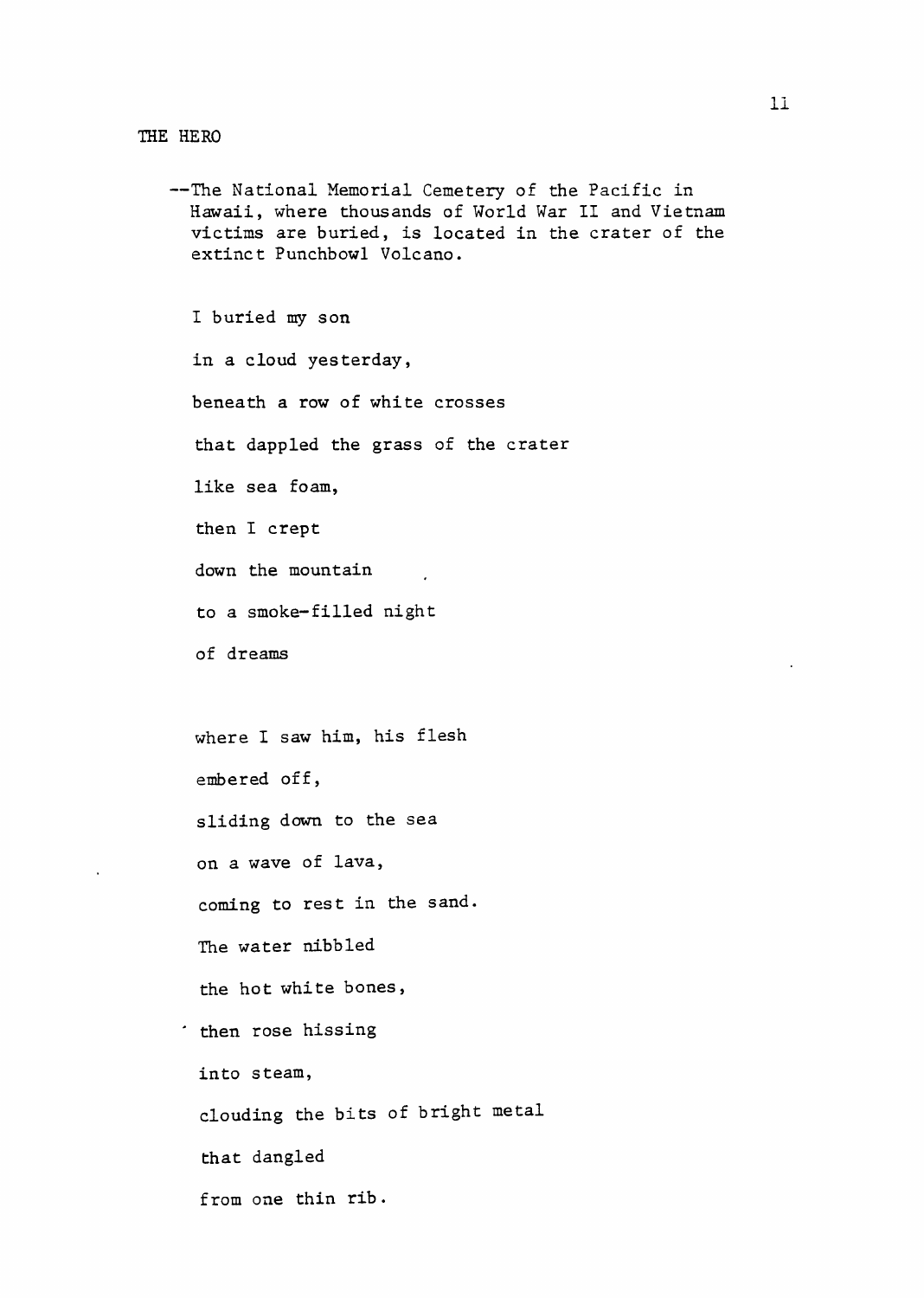NOTES ON NEVER HAVING BEEN A DANCER

Easter pageant angel with stuttering wings

Nutcracker puppet

tangled in strings

made of air

knees steadfastly knee-level

feet forever land-locked

an ostrich

nose-diving

off a cloud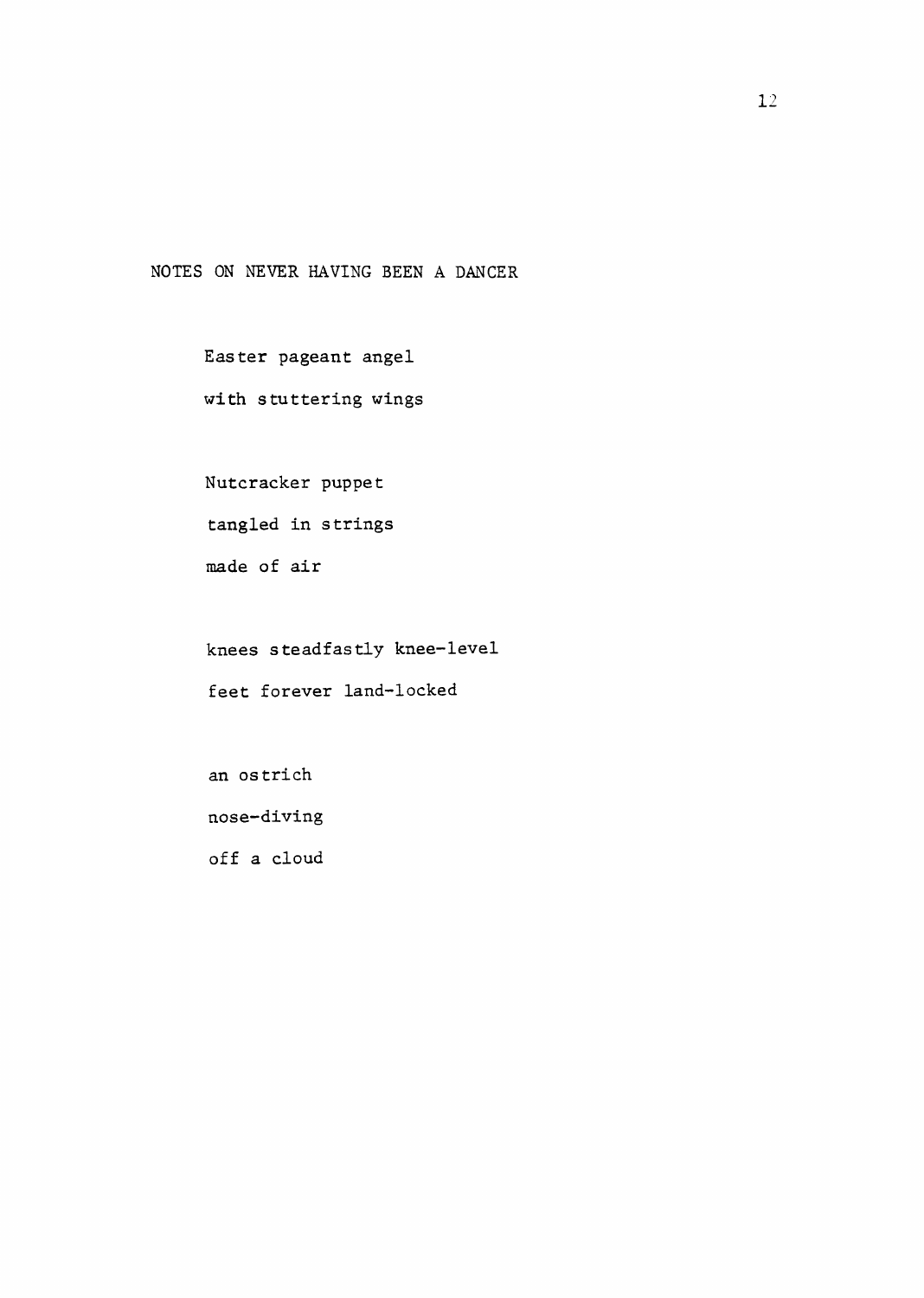#### CAT-SCRATCH FEVER

With meticulous care it Sharpens its teeth On your eyelids S talks, claws unsheathed Inside your skull and Crouches, purring. Content in its possession.

Pain has such a delicate arrogance It will not pounce on you unaware It will wait for your recognition Pain is no glutton It always leaves you enough light To watch it Watching you. Its round gaze slit with green, Waiting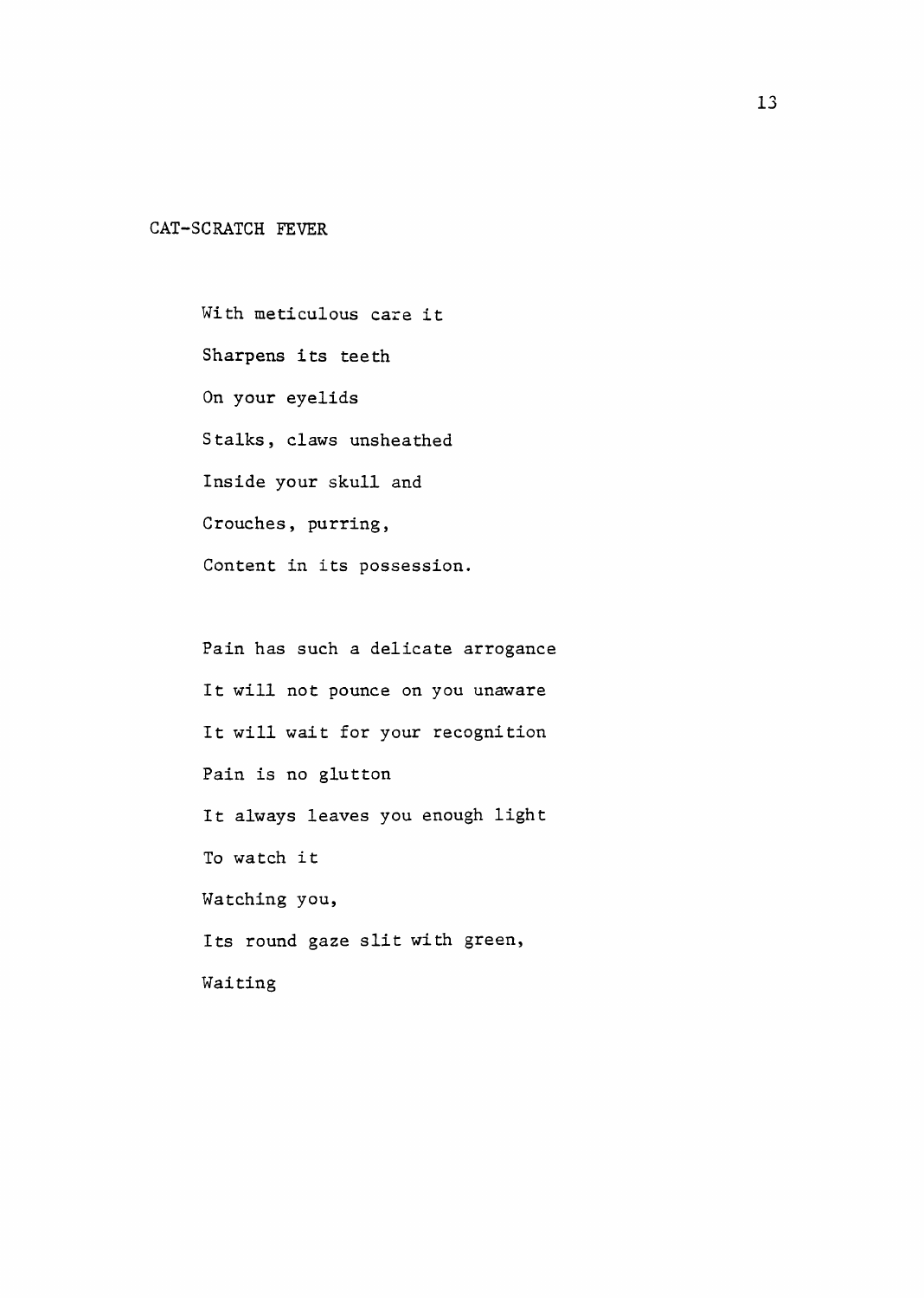ON HAVING FOOD POISONING, ONE WEEK BEFORE MY WEDDING

> Caressing my neck like a mist, this vampire numbs me with his touch His lips trail petals of blood that curl delicately on my breasts: my bridal bouquet, tied with ribbons of hair. His kiss flames through me. He feasts on my marrow, licks my veins dry

and leaves me, a ravished bride, wearing my bloodless skin like an empty wedding gown.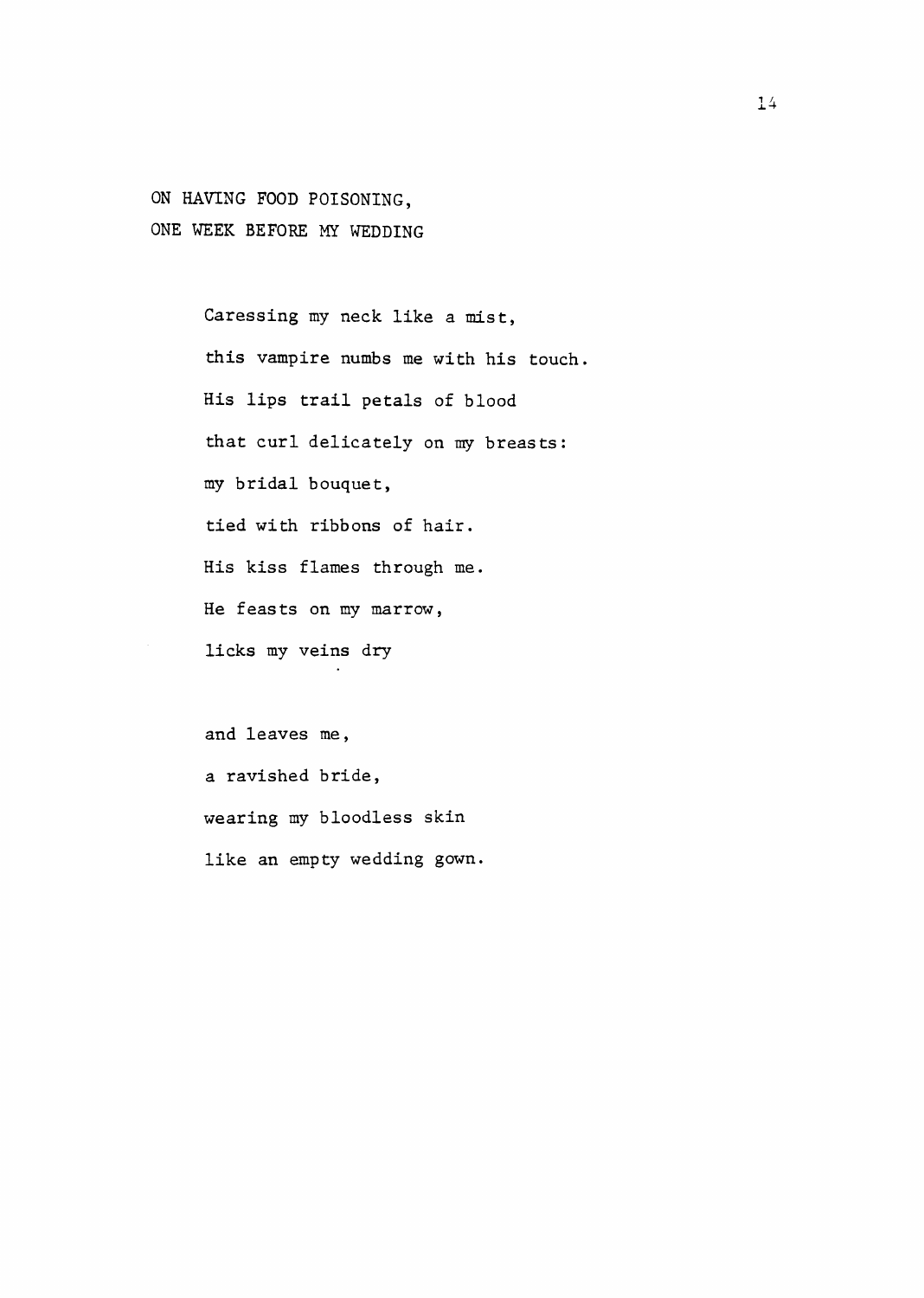$" \cdot \cdot \cdot$  damp fingerprints in the air." --Sinclair Lewis

I turn and he is there once more

I stumble on his feet

they have taken root in my floor He leaves his laundry in corners everything grey with a week's wear and his egg-splattered plates pile up in my sink The goodbyes drag on for hours and when I finally shut the door I turn and he is there once more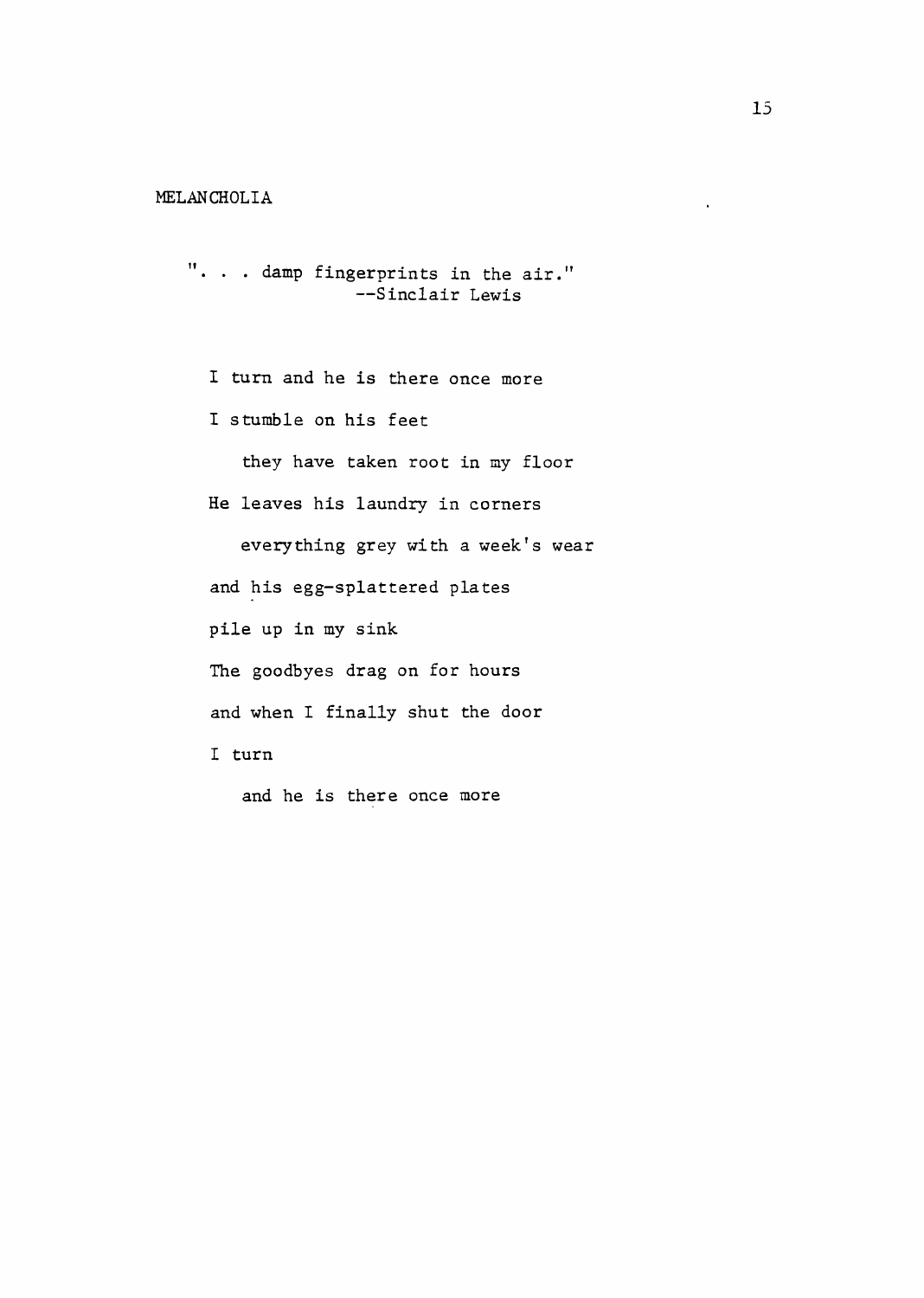GRANDMA'S HANDS

hung like bats from her thin arms and fluttered behind her back in the light to hide what eighty years had done. They spread their leathery wings over the crackled picture of a bride, her hands as pale and smooth as tulle. And at night they clutched the sheets and seemed to listen for voices I could not hear.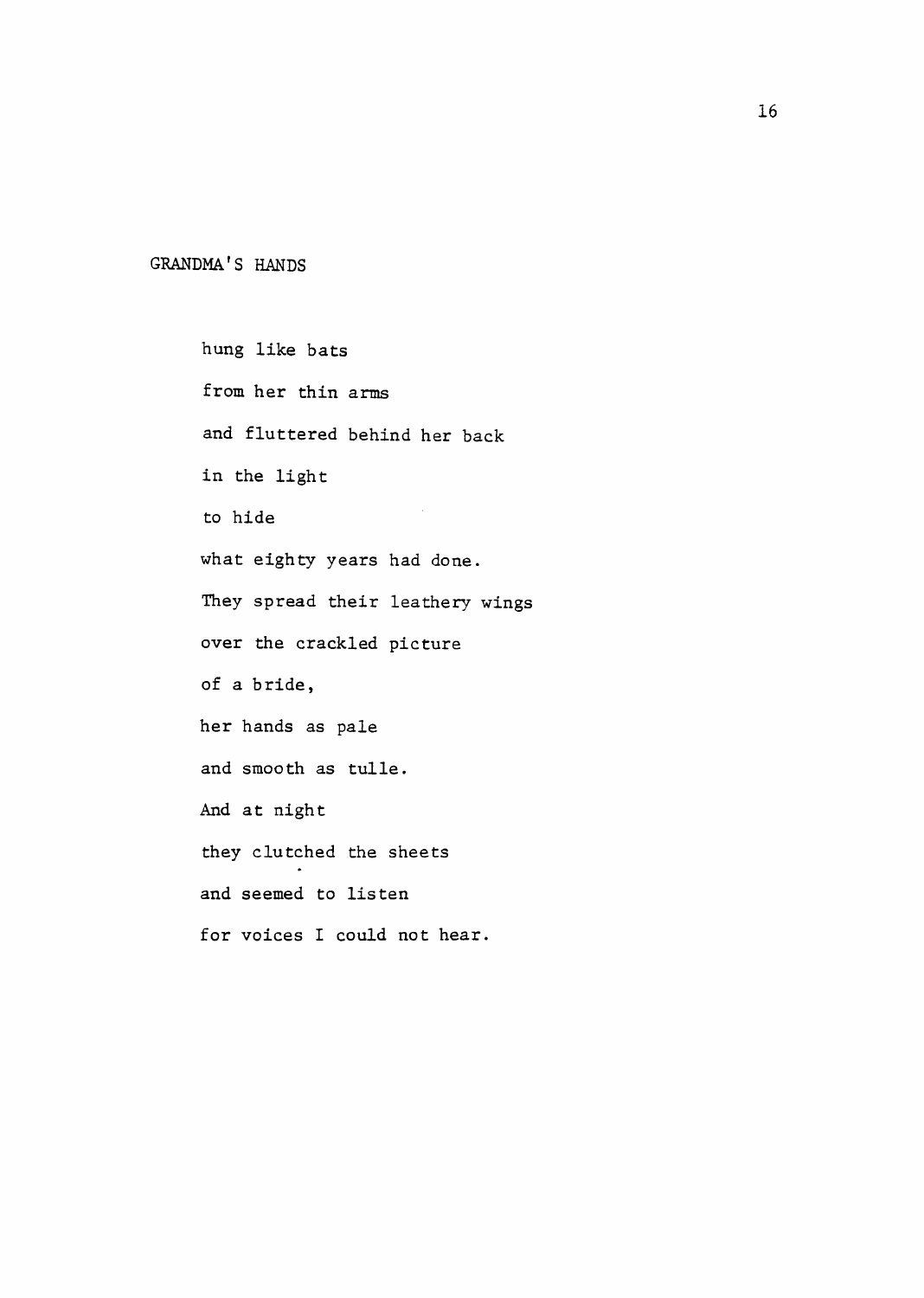THREE A.M. POEM FOR MY BIRTHDAY

Last night the bathroom light froze the cats playing in the trash with the grey hairs I plucked out yesterday . Trying to wash this week's wrinkle away, I watched the water drain, winding slowly and always down. And as the March wind scraped branches raw on the window, I went to bed, clutching the headboard like a shingle hanging by a single nail.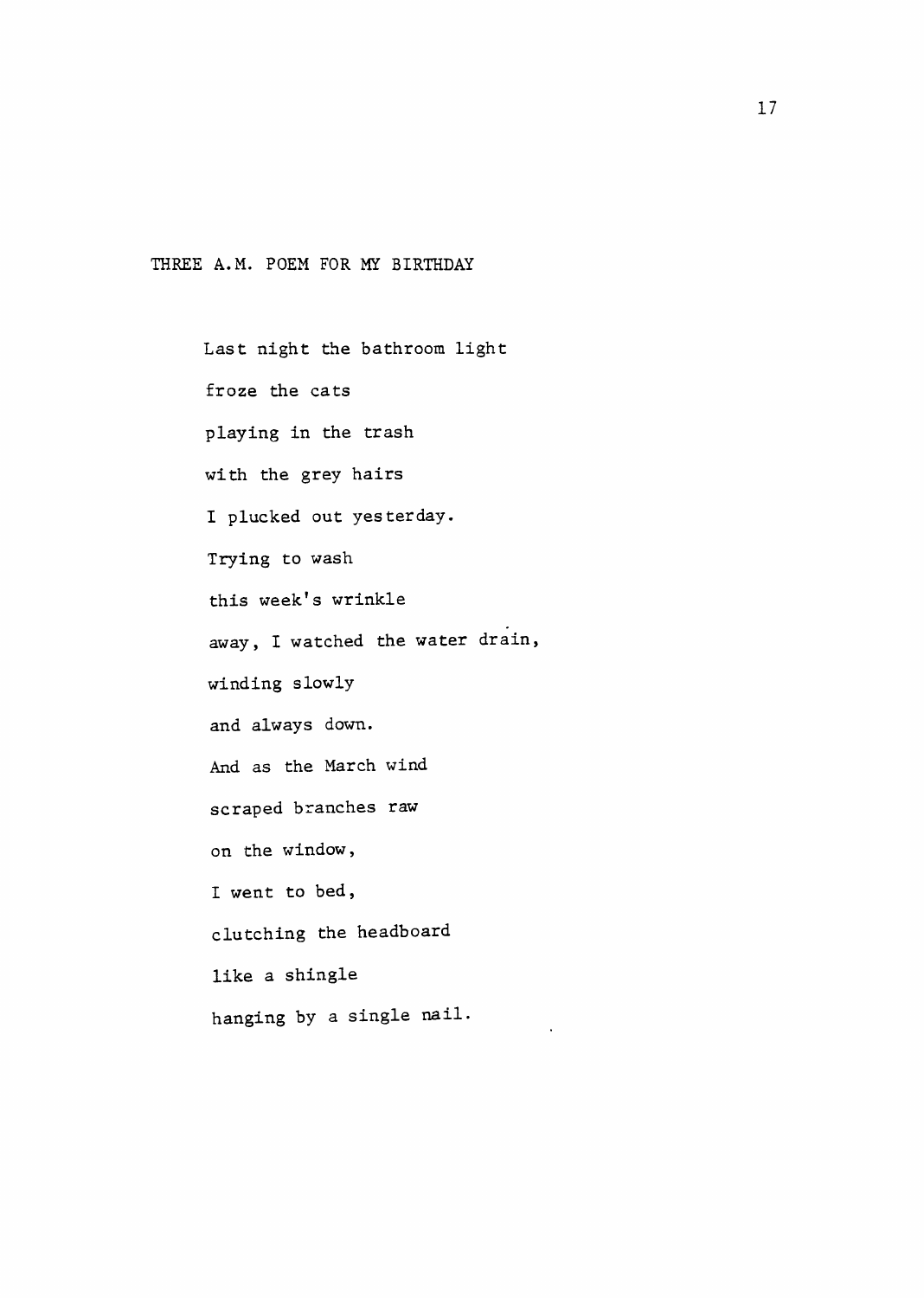GROUP TWO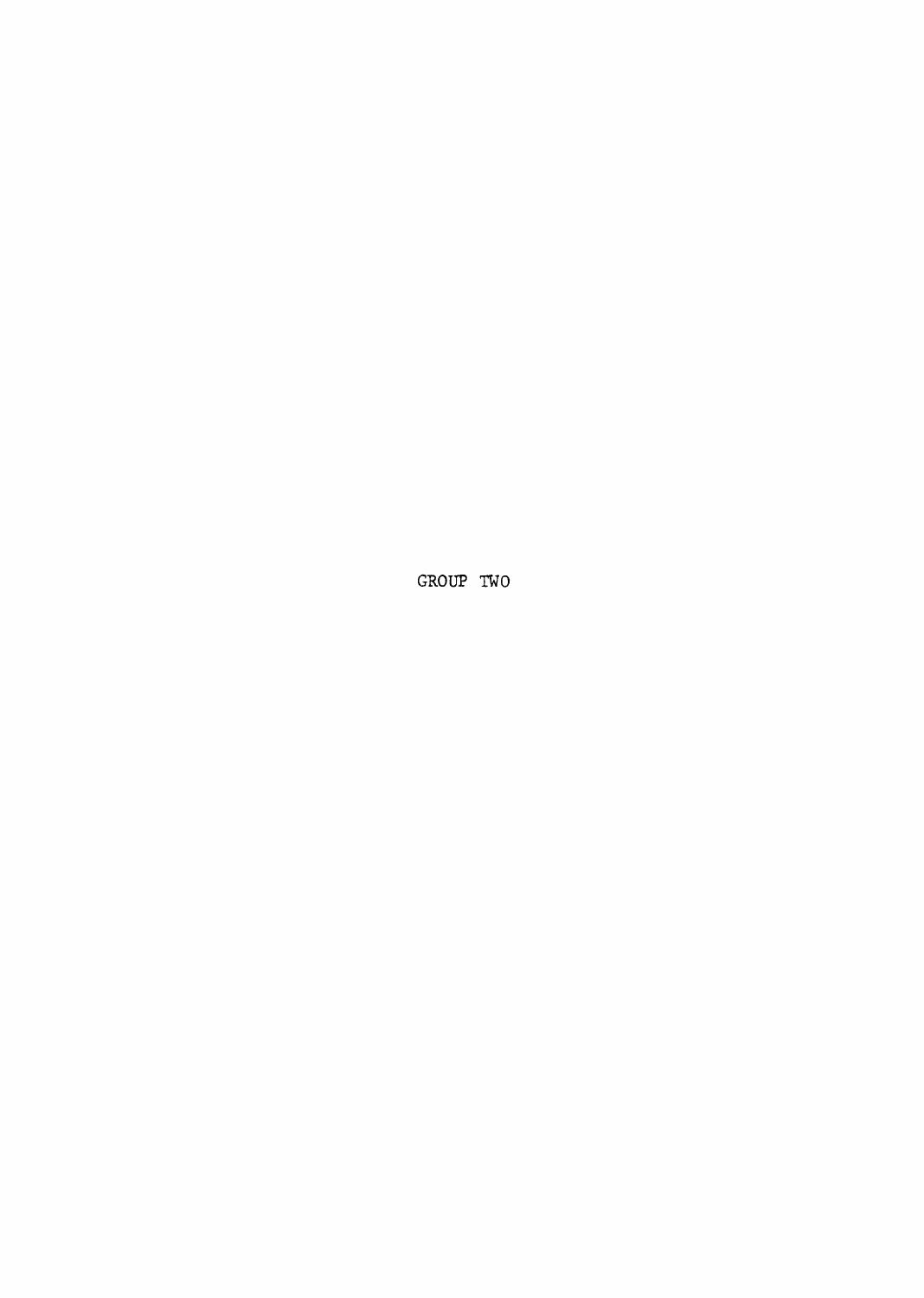$\mathbf{z}$ 

I squat over raindrenched dung, shovelling out the cat cage for the spring. The white fur tufted on the wire blurs the sunlight slanting warm on my face. Curled neck to knee, I turn the earth, shoving shredded grass and sullen worms into the sun. So long in the cage, my muscles beg to stay bent, but the sun is going down behind the fence and the house; I crawl out past the water dish, where a floating beetle waves as a cat slaps it with an indifferent paw.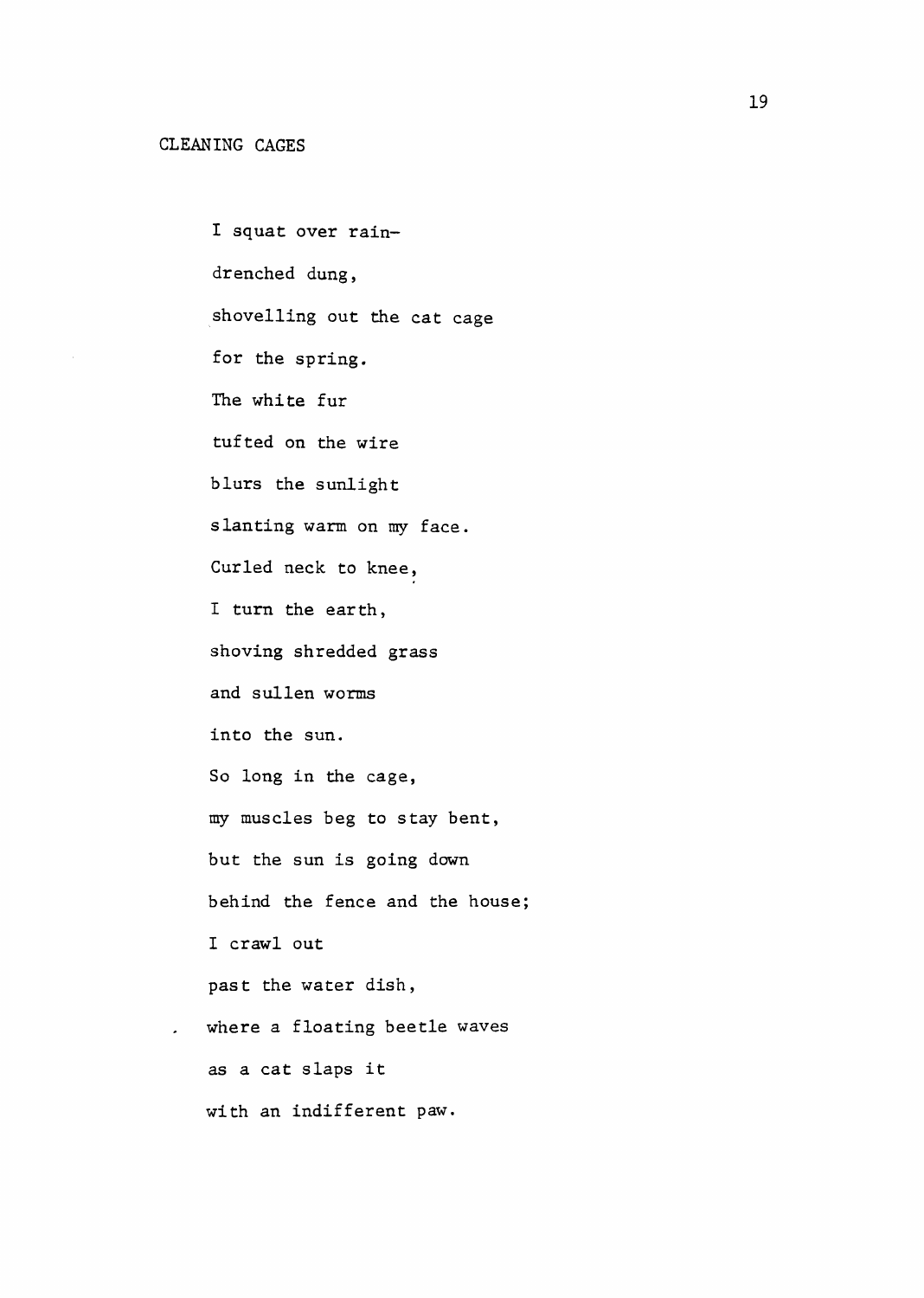(for Andre the seal)

FOR A PIECE OF FISH

he would bark like a dog shake hands jump the hoop and the sea would shrink to two brown pools too dark for us to see in reflecting only ourselves laughing throwing fish as we cry roll over pose for a picture play dead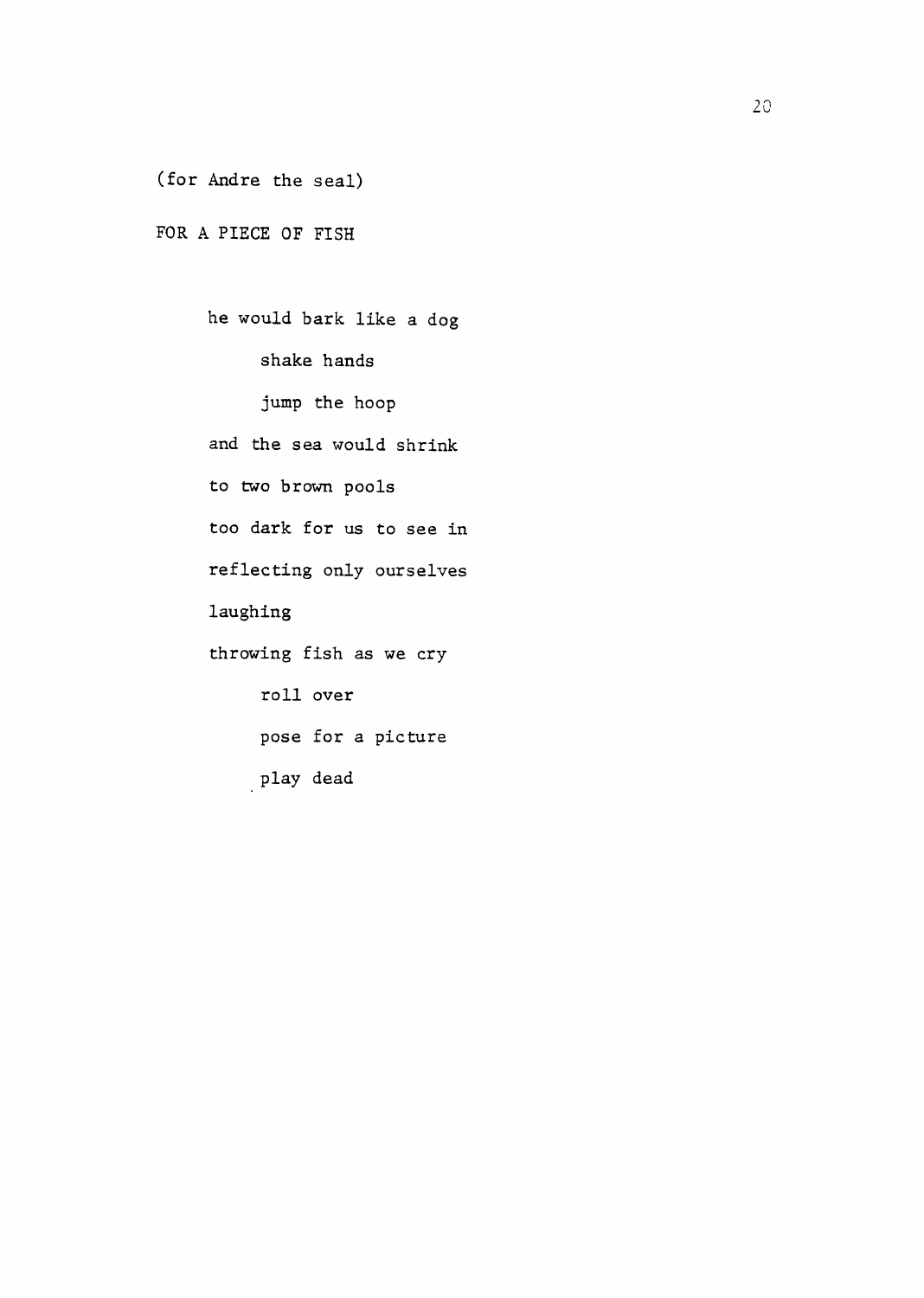When Lillian met the locksmith

she saw that here were

limitations

locked spaces to define her needs

jammed bolts no key could release Don't ever leave me she crooned and his hands were hard as he padlocked cold steel around her thighs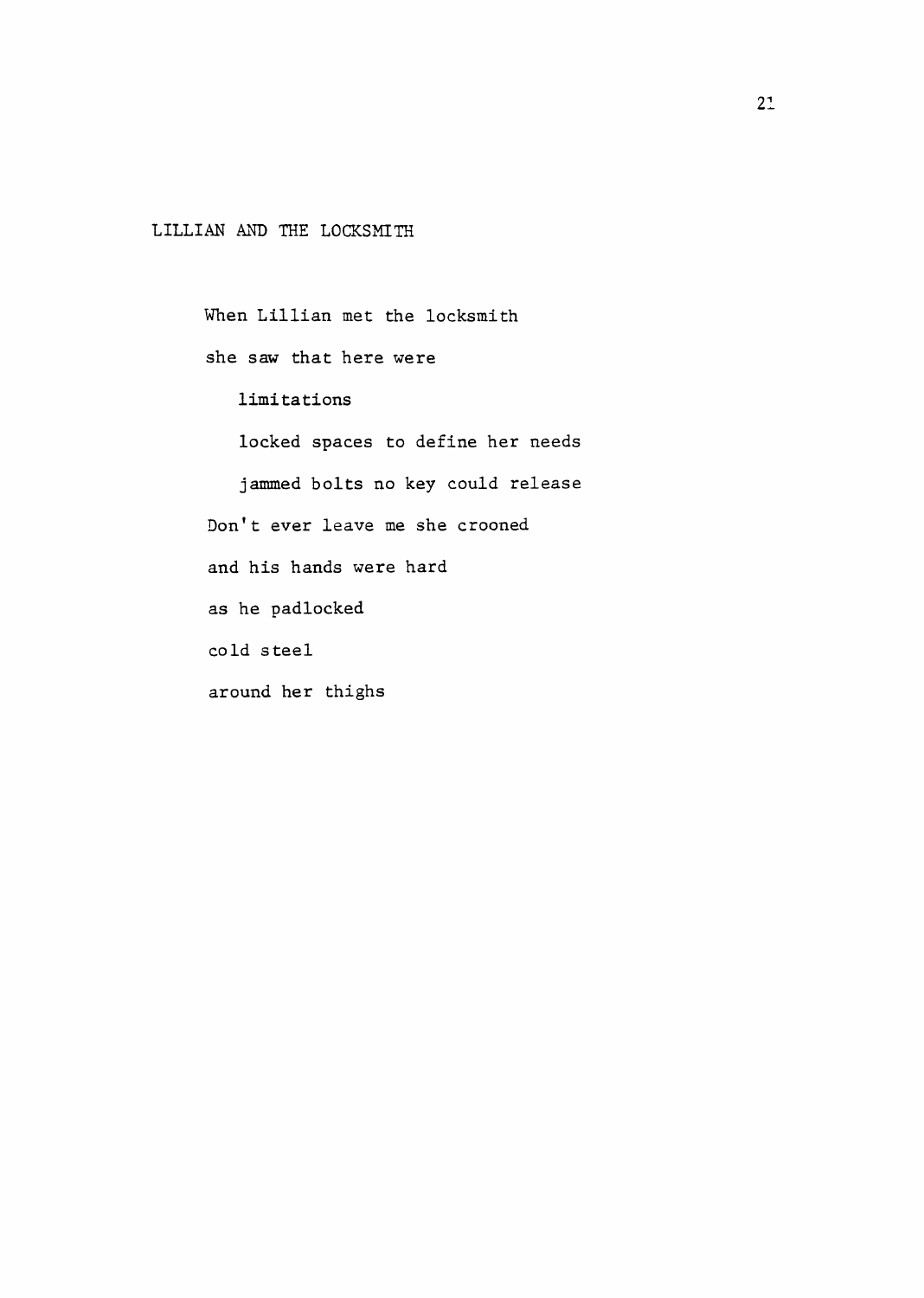I descend alone into hot smoke where night sweat is slick on leather-lined walls and bodies. I join the ring of silent attendants, their wet tongues flickering as they size up the dancers, wait to join the dance

the man-dance of groin to buttock the loin-thrust music of flesh against flesh.

an eyebrow arches. hooded eyes trail me through the smoke. an arm circles my chain-wrapped waist. no longer alone I climb into the night.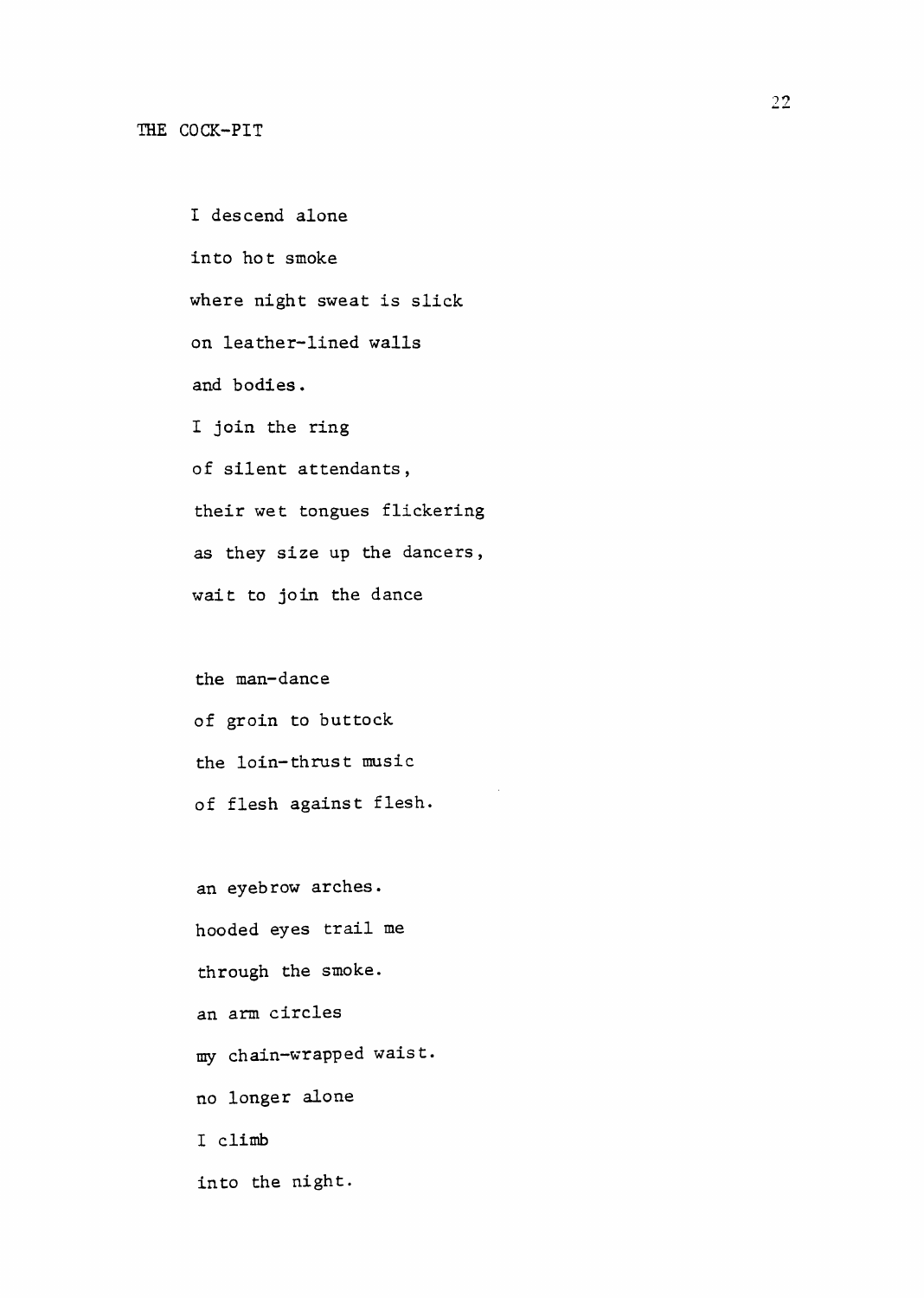As the proof and expiation, Bayard Sartoris hacked off the hand of the man who had murdered his grandmother; he placed the hand on her grave. --The Unvanquished, William Faulkner

THE HAND THAT HELD THE GUN

arches now on his grandmother's grave, taken root in the weeds. The skin is prickled into bark by a hundred suns, and where the wrist once met its grey-coated arm is a twisted, blunt branch of gristle and bone. The knuckles whorl around the pitted stone cross, and the yellowhammer in the tree above sings with joy of vengeance fulfilled.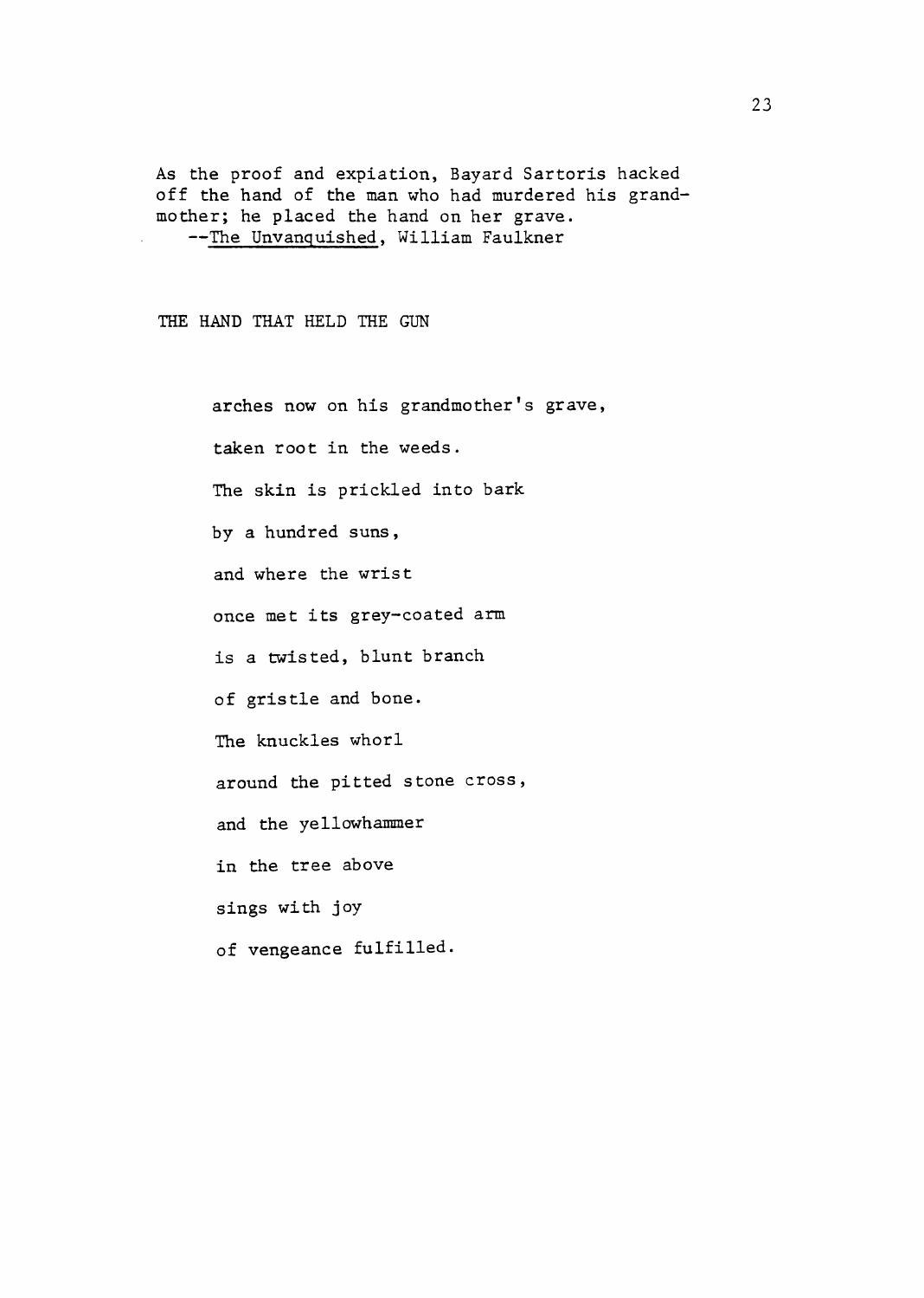IN MEMORY: YUKIO MISHIMA

I

Bushido: The Way of the Warrior

The warrior hurries through the snow, pausing to sniff the steaming red droppings that crackle upon the ice and fling back in their wetness the shrill light of the dying sun. He thrusts the sword before him to torch the trail into the frozen night.

Hunched and dark, its breath a labor of frost, the prey waits. It lurches to meet the light. The warrior lunges, a shriek of triumph stinging the night. The sword cuts a shape upon the air. A bloody mirror wraps itself around the warrior's feet.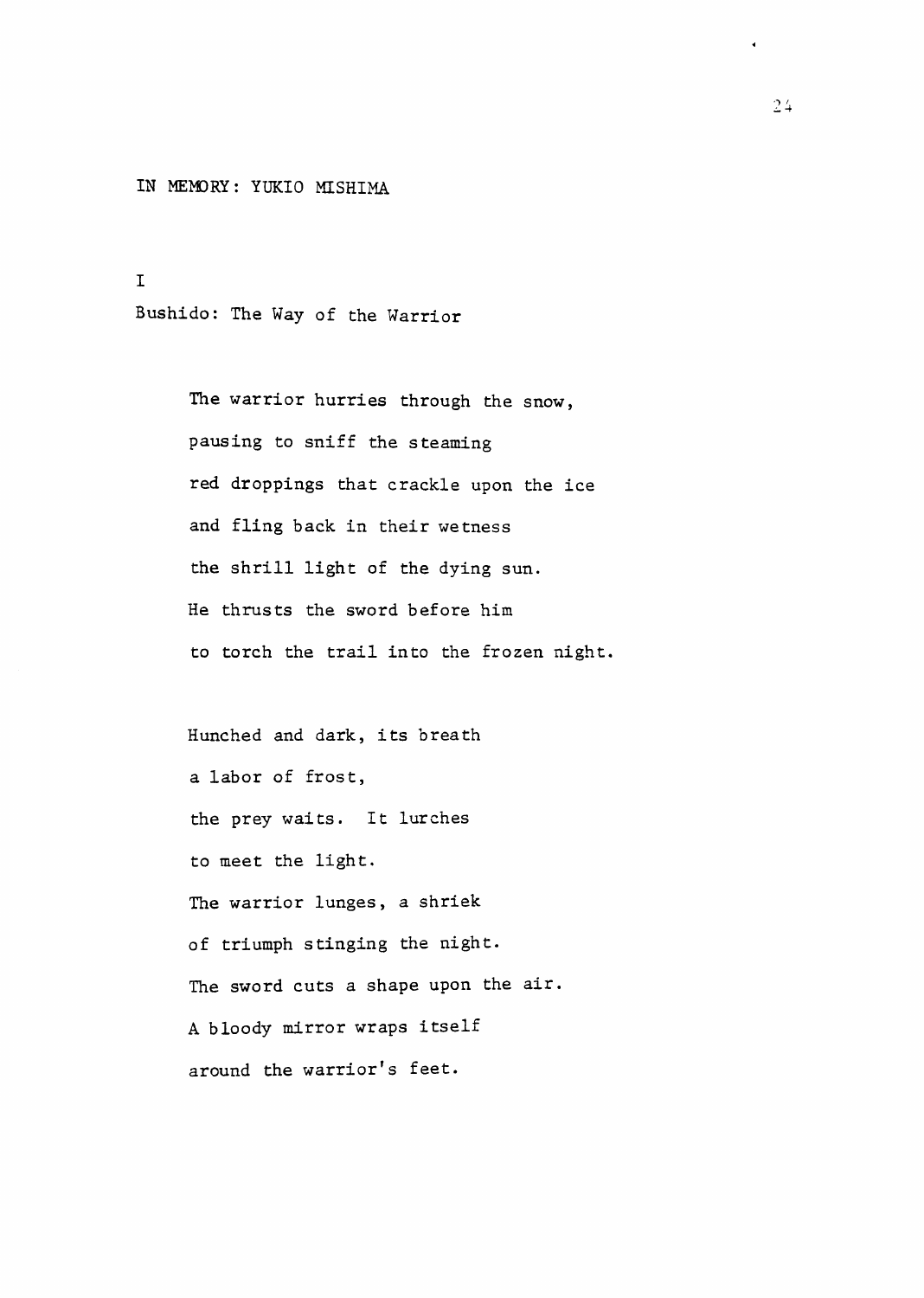Kendo: The Way of the Sword

II

The hilt must be wrapped in white cotton cloth to sop the blood so the blade does not slip, the deed be incomplete. Paper and brush should be within reach. Choose your last word with care. Your blood will be the ink and cannot be erased. The long sword must be sharp and your helper strong. The body does not part with the head willingly.

This is the way.

After you plunge the short sword deep into your left side, draw it across the abdomen firmly. Sit quietly Else the stomach will heave as a volcano disgorges the earth's entrails. Later, after you have touched the brush

to your blood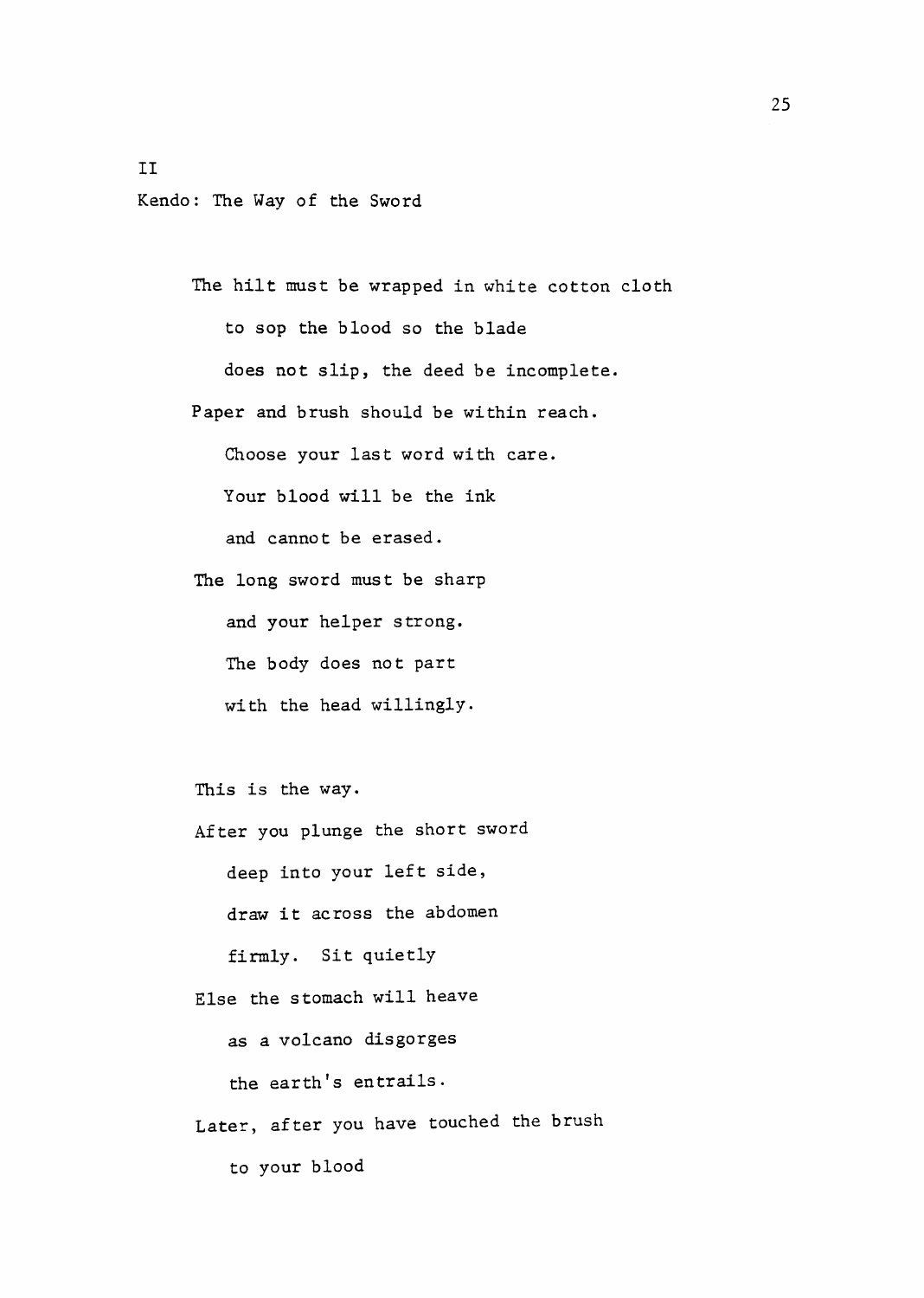and painted your death-word,

before you signal for the long sword,

Then will be time to say

I bore my death before me.

It is the way.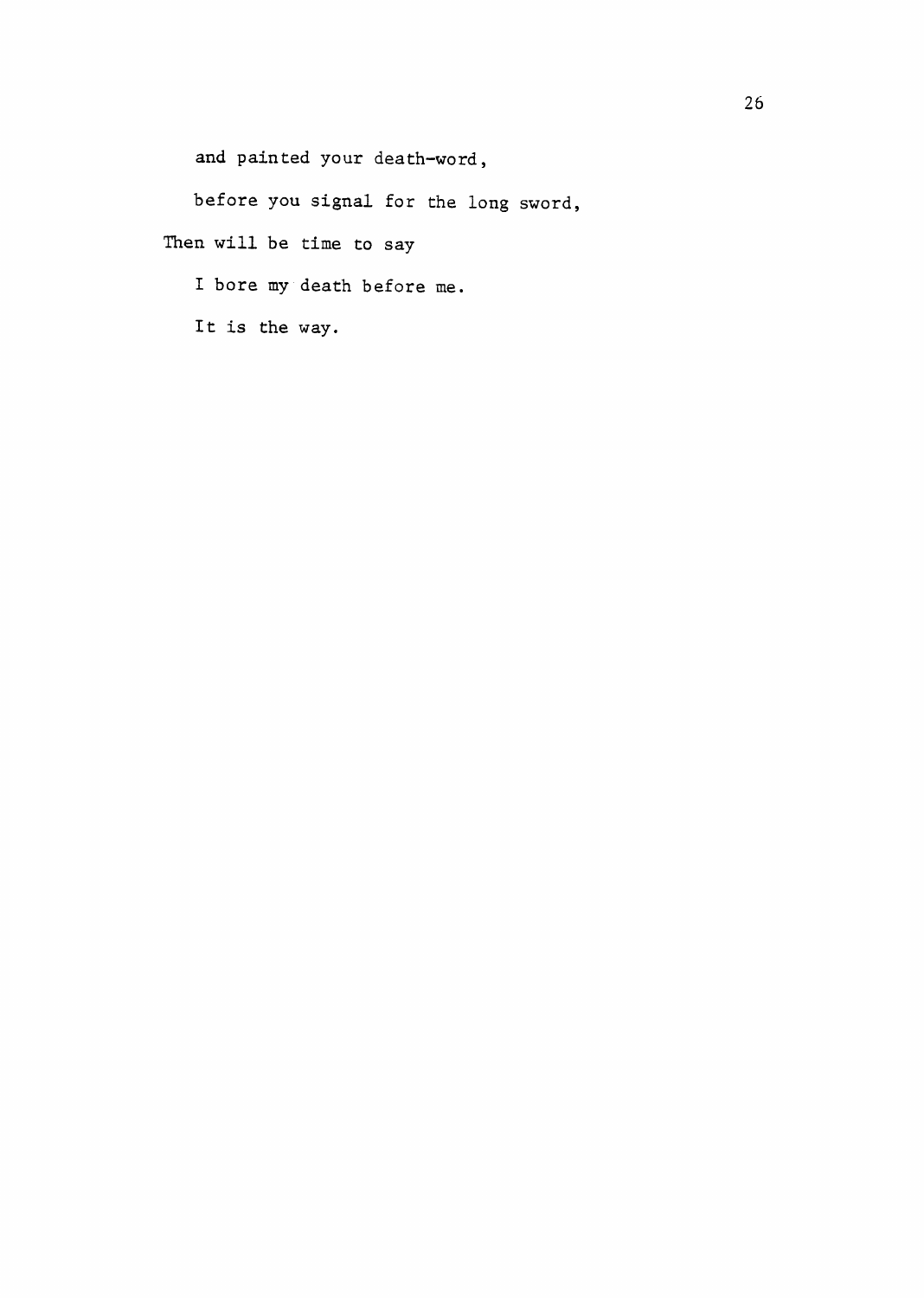GROUP THREE

 $\sim 10^{-10}$ 

 $\mathcal{L}^{\text{max}}_{\text{max}}$  .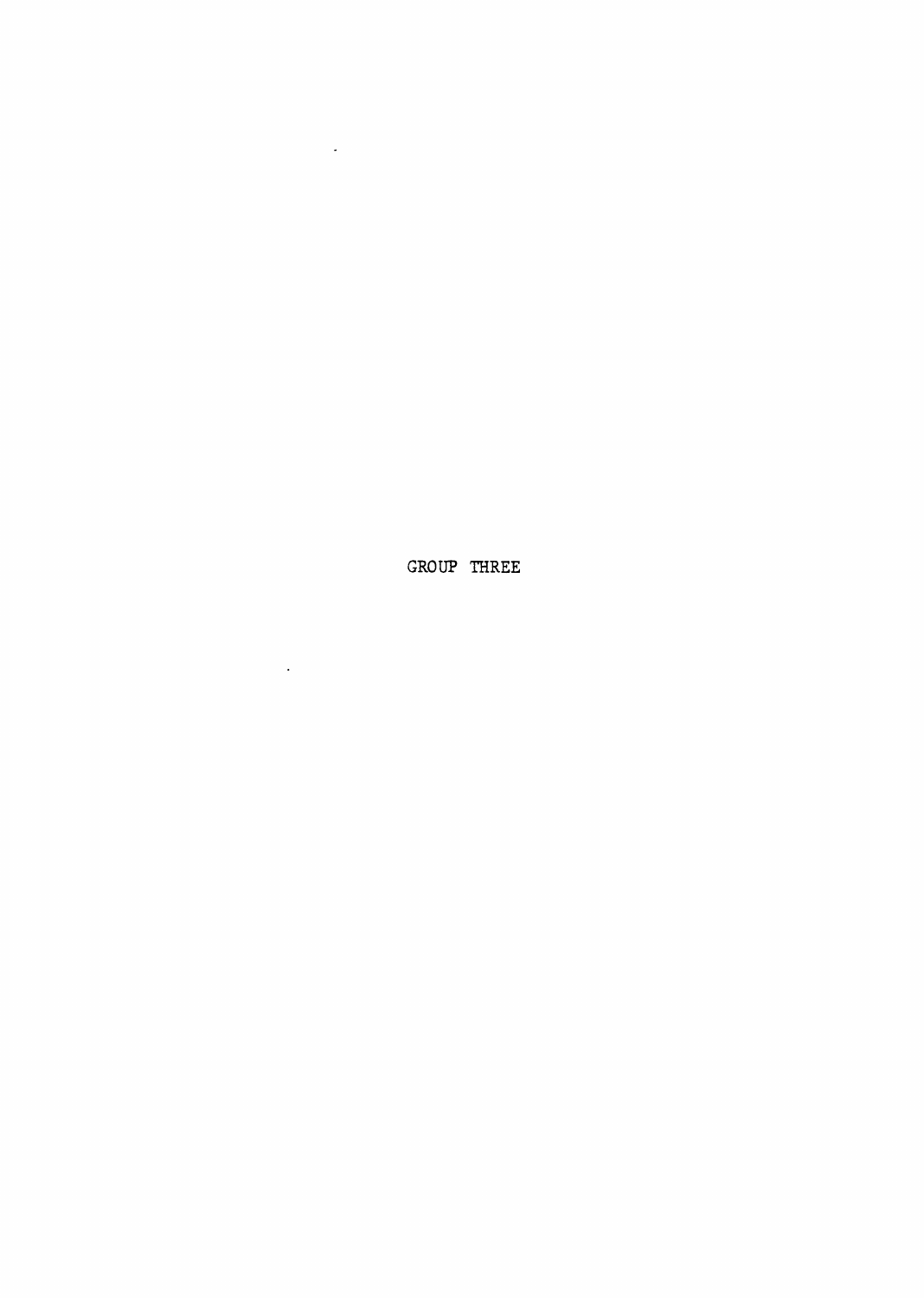# ACTIVITY SUGGESTS A LIFE

filled with purpose, he said. I nodded and sipped my beer. My shoes needed cleaning, I saw.

Take me, he said, I've been searching for my true self. But now, he said, I'm just being.

Someone opened the door and the odor of pot crept my way,

How nice for you, I said, and wondered who had burned the holes in the carpet,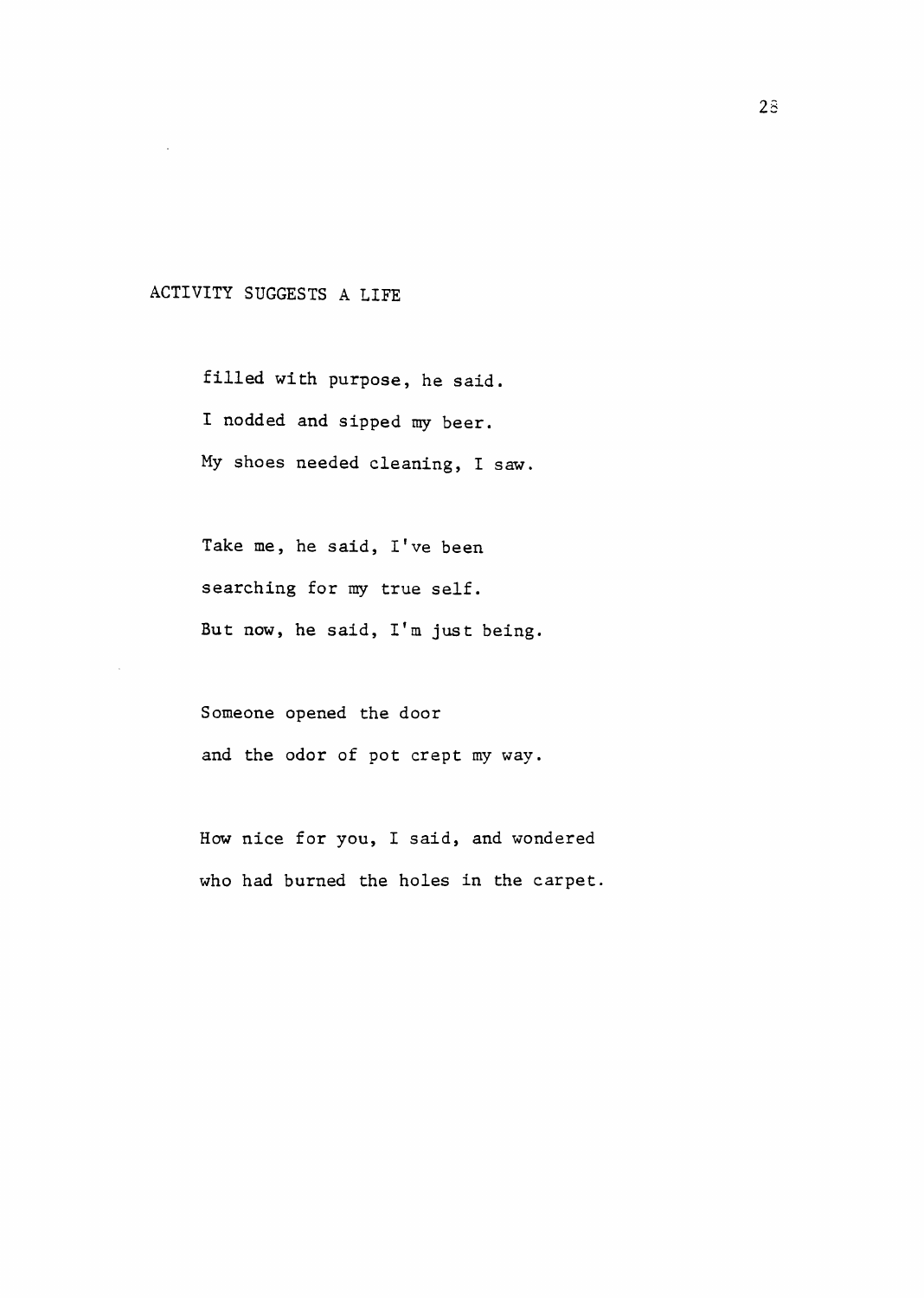#### SHOOTING GROUNDHOGS

Here he says grinning it's time you learned and rolls down the window Just sight down the barrel he says The groundhogs sniff the air their heads black bumps against the mounds of barren field My finger jerks on the trigger and a hot shower of shells drips to the floorboard The bullets lift each and their bodies turn like prayer wheels in the wind They fall in twitching clumps and he drives on the cooling shells rolling back and forth under my feet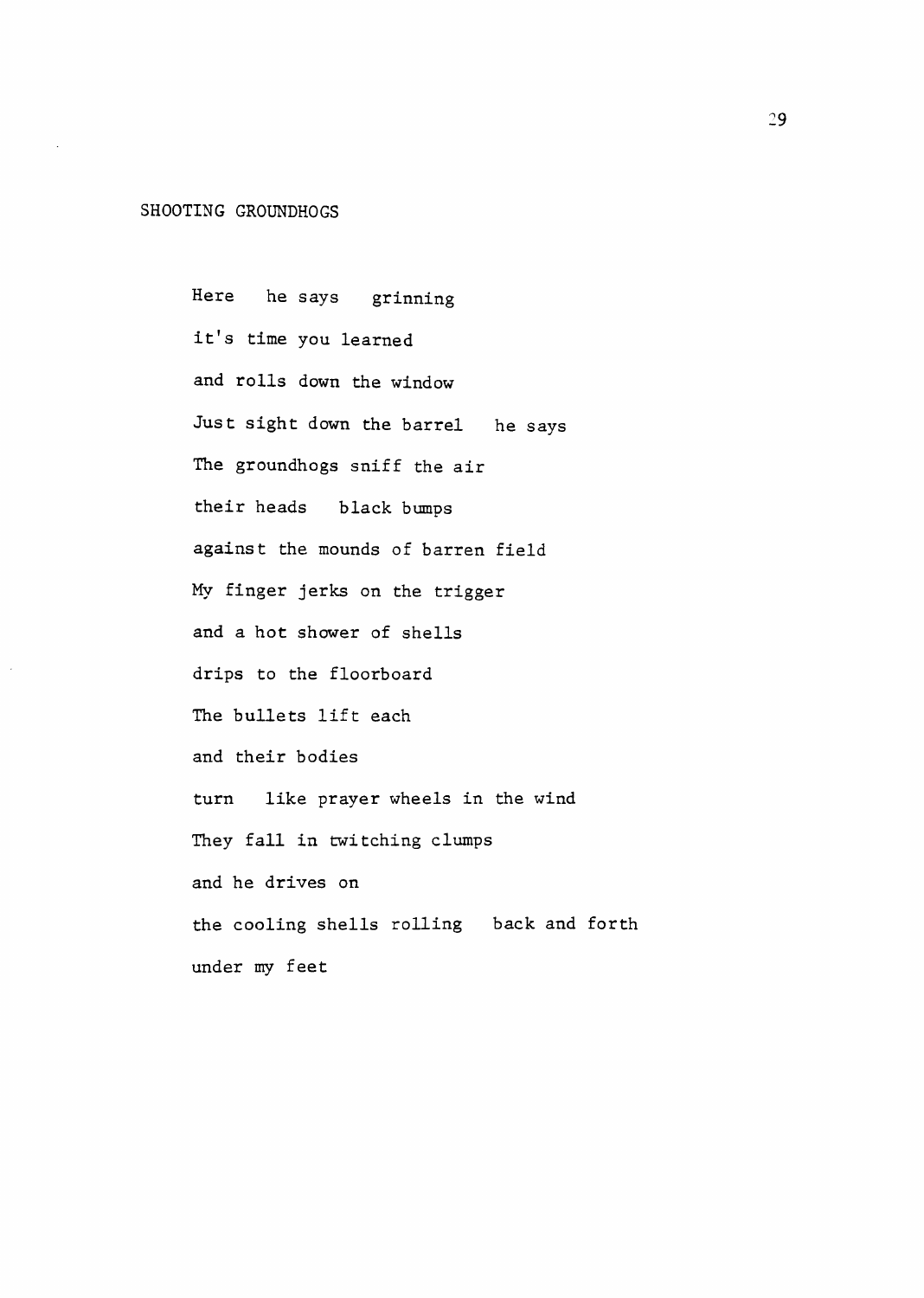# I

Sunrise

I wake alone, my skin mottled from dreams of ice. Shivering at the window, I watch a sliver of light claw the sky. Cloud feathers break from the night.

The road dips into darkness then climbs again to find the sun now risen, the glaring eye in a neon peacock's tail.

 $\ddot{\phantom{0}}$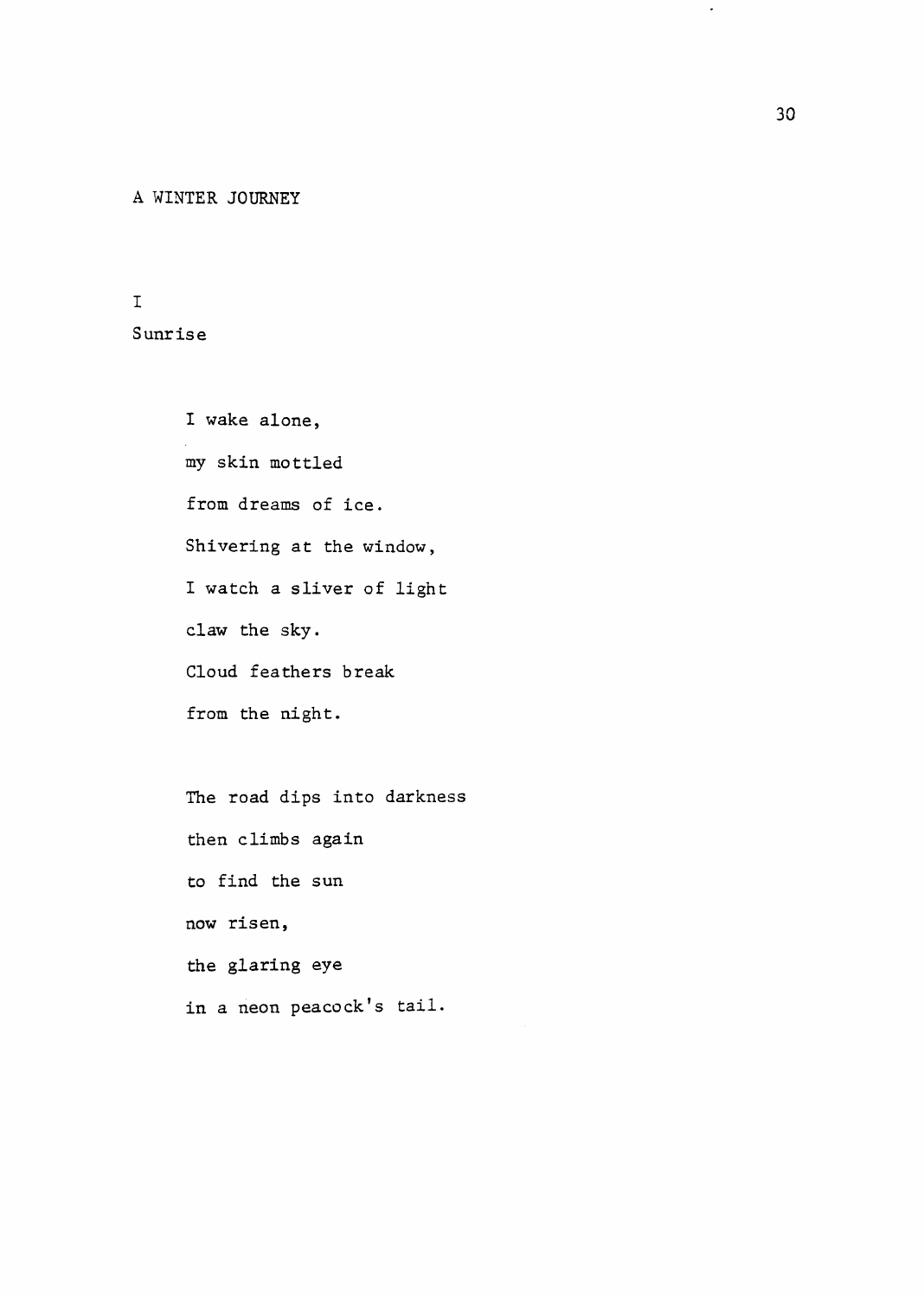II View of St. Louis

> I watch through a window smeared with winter rain as the Mississippi slices the town like a dull scalpel, laying bare the blackened stone of houses, broken bones grating one end upon another, their marrow turned to dry rot. The wind rattles the blinds and I try once more to light the damp wood, try once more for the fire.

31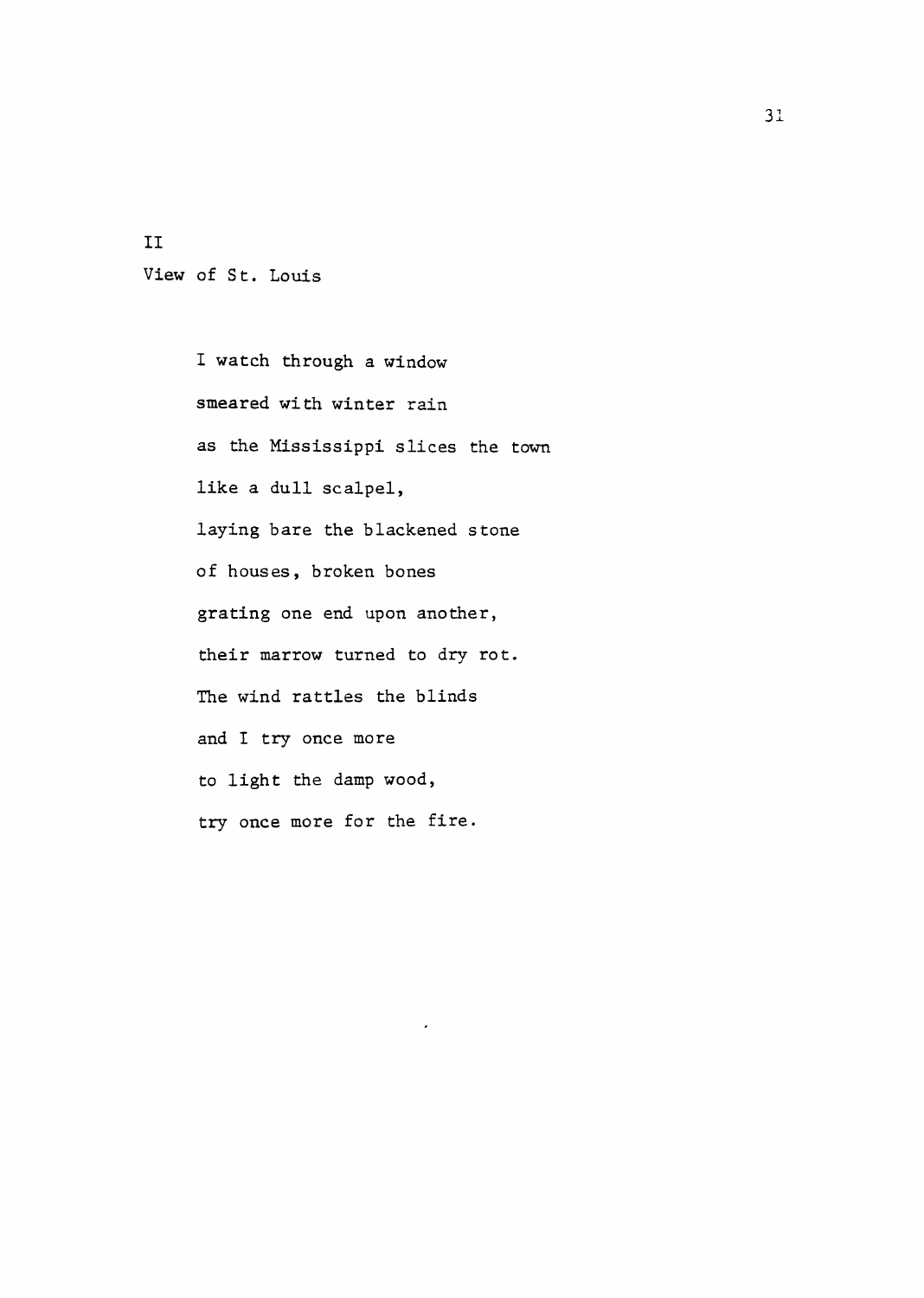III Illinois Barns at Dusk

> Stolid dwarves stand sentry in the fog, perched high above the stubbled fields, staring lidless through the night. Fire trembles in their eyes, luring me to their warmth. But these northern lights mist through my hands, yellow diamonds melting to ice.

> > $\ddot{\phantom{0}}$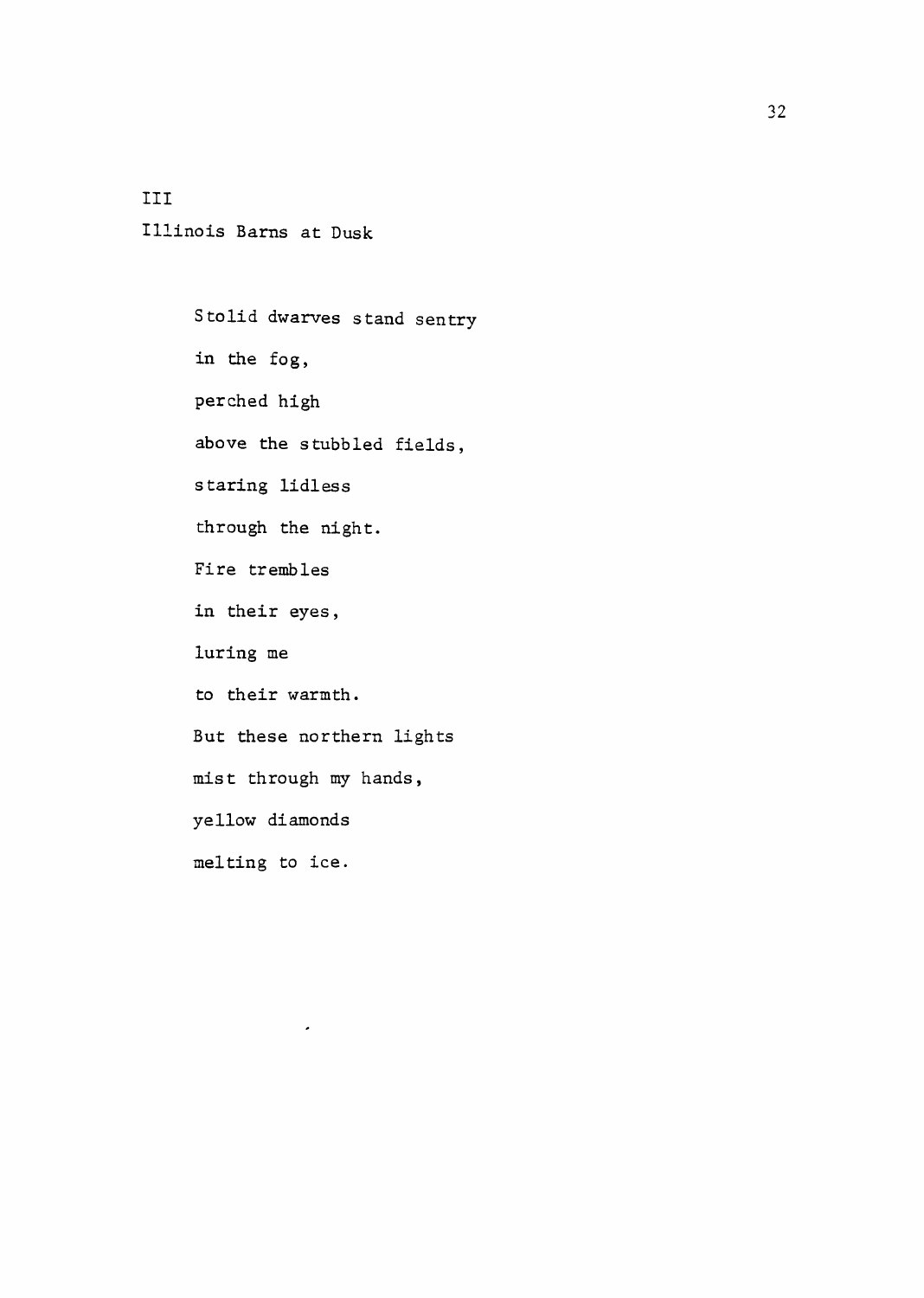IV Return

l.

Here in the thirstlands the earth moves, the sand shifting from winter to warm. I walk with dust-devils over the Texas fields, watching the land shiver into pale green. The sun glints off feathers of racing birds and the spring comes, carried screaming on the wind's back.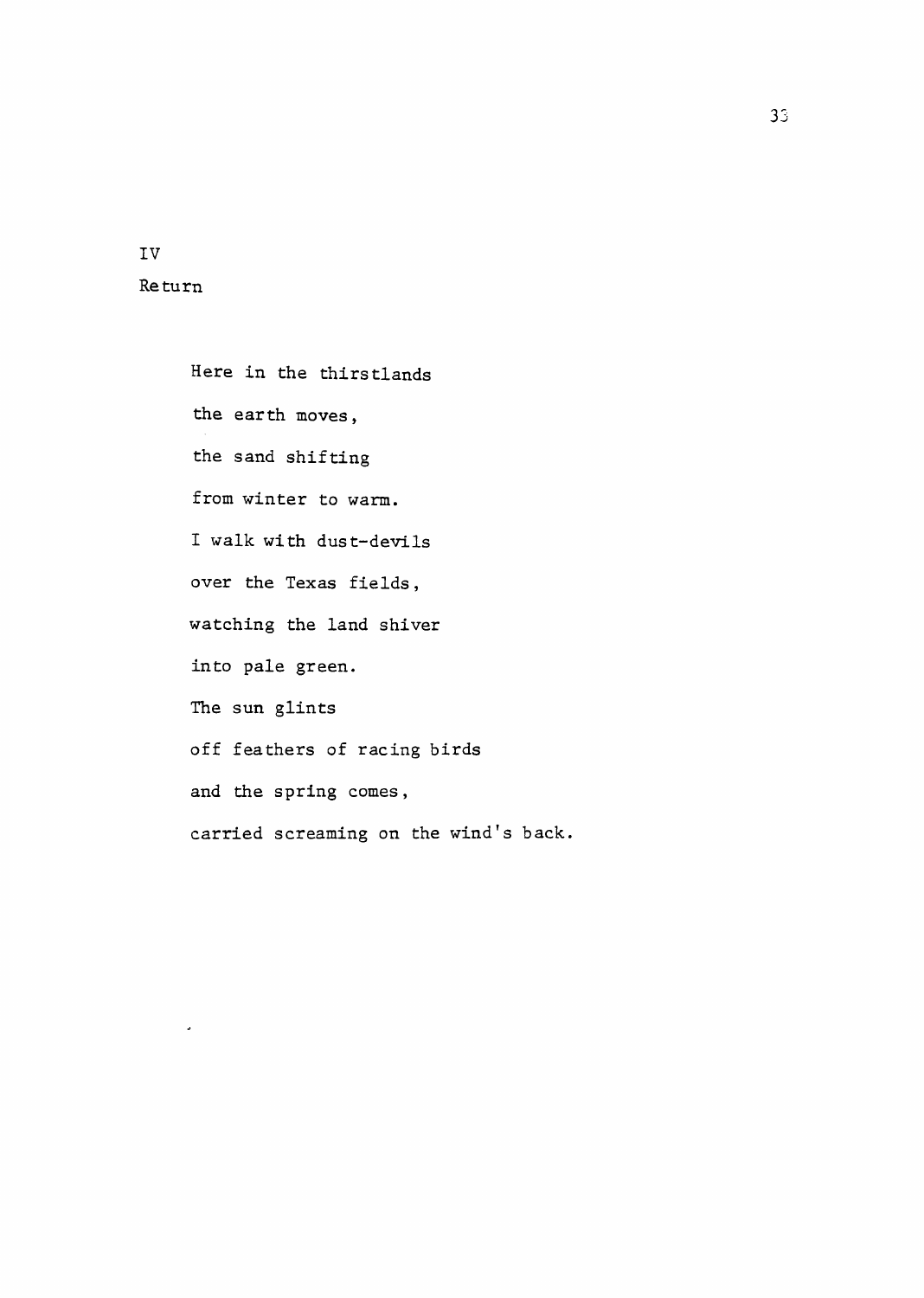### IN PRAISE OF EQUITATION

"Hast thou given the horse strength? Hast thou clothed his neck with thunder? The glory of his nostrils is terrible. He swallows the ground with fierceness and rage. He saith among the trumpets, Ha, ha." —The Book of Job

at the flick of leather I circle and bow prance and stamp for the bits of bright ribbon and the steel in my mouth that never comes out and I nicker in my oats in the straw at night

and remember

the trumpets

 $\lambda$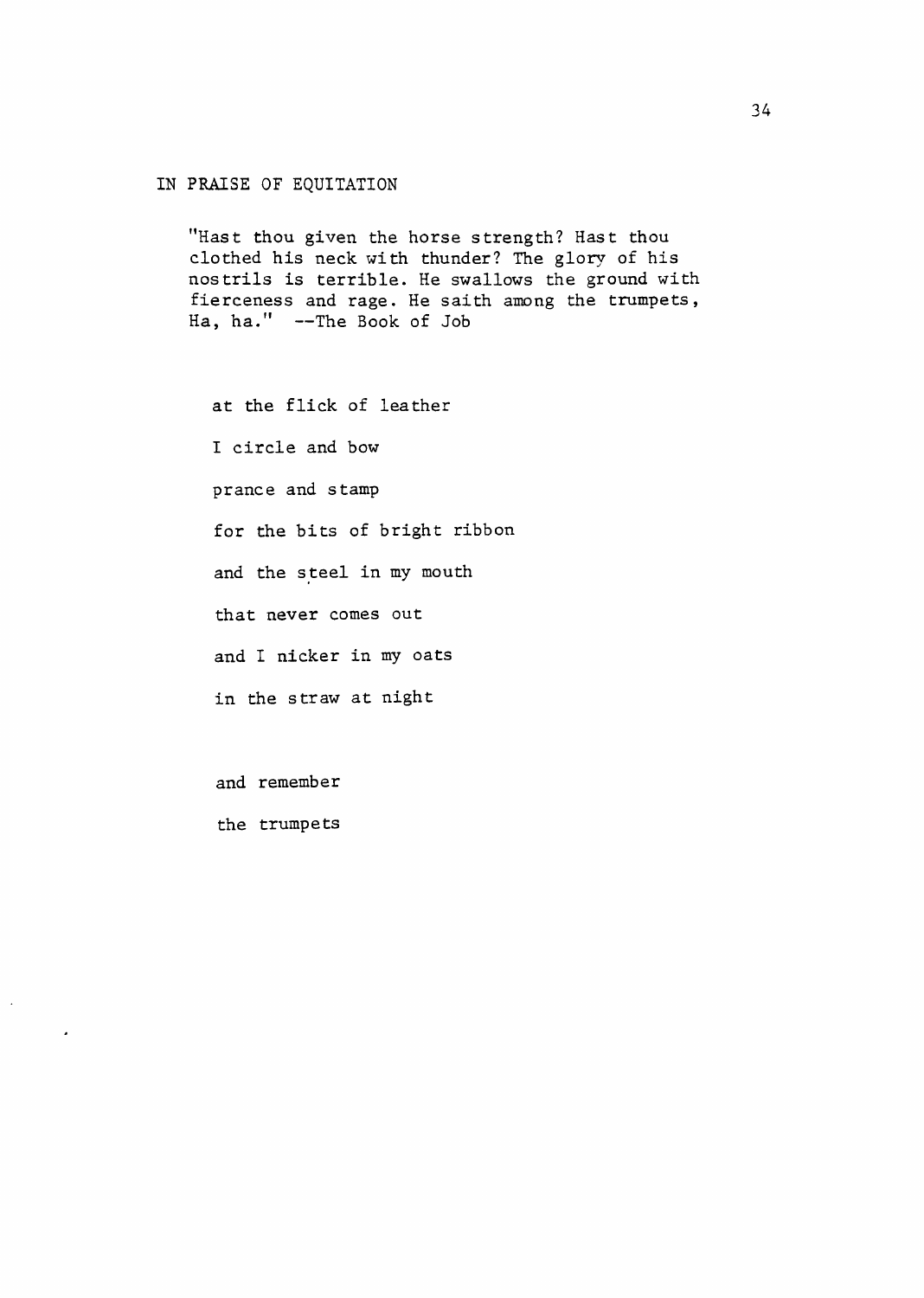THE CHOSEN "Every one to whom much is given, of him will much be required; and of him to whom men commit much they will demand the more. I came to cast fire upon the earth; and would that it were already kindled!" —Luke 12:48-49 (RSV) I The Road to Jerusalem The lizard flicks a tongue toward the lily Across the chalky road an old man nods in his beard Sheep jam the pens beside the limestone temple The air is bleached of all sound but the hush of palm branches

> And above the town where rocks lie like banked ashes a man on a white colt waits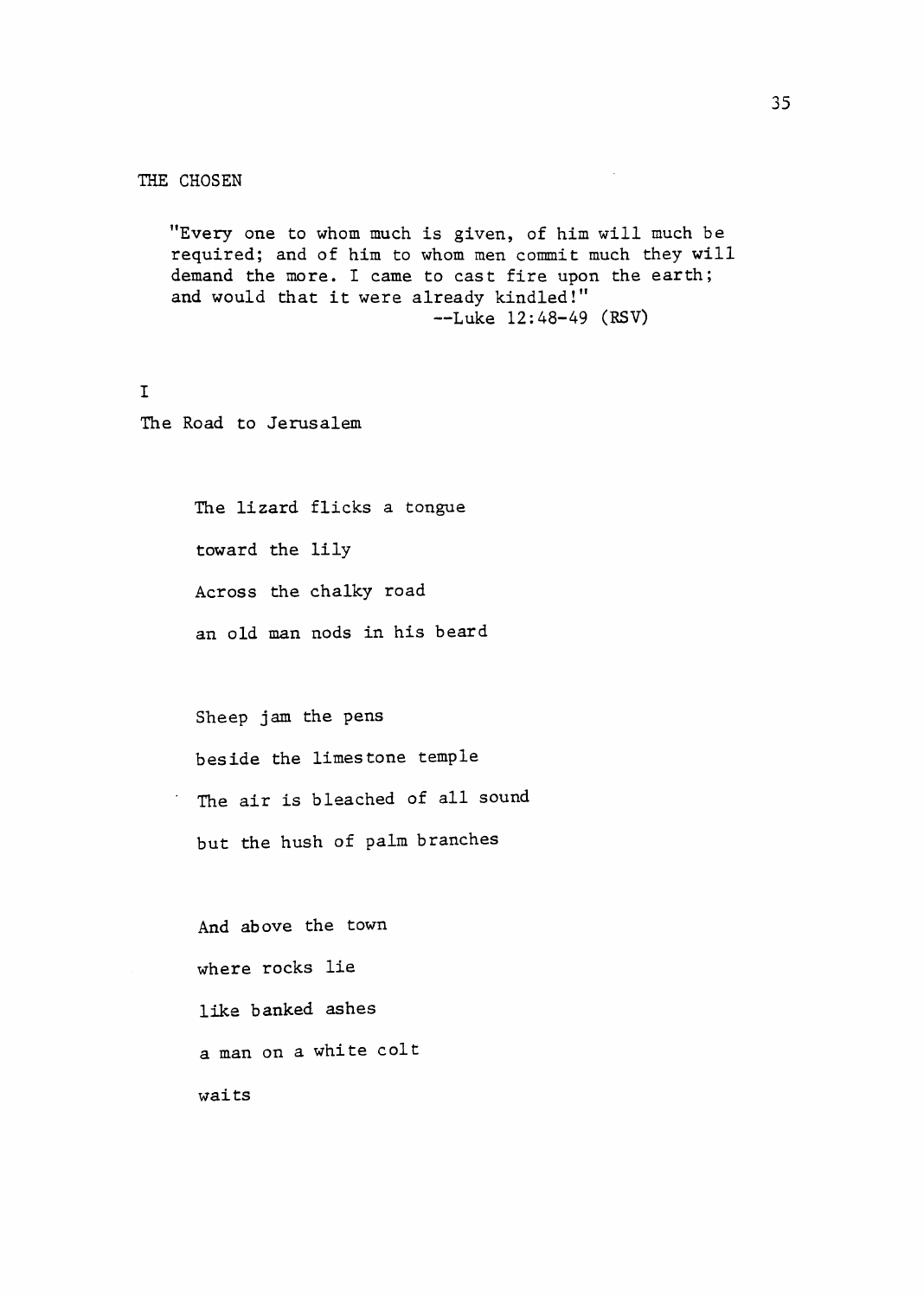II The Thirteenth Apostle Greets Judas "Now this man bought a field with the reward of his wickedness. . . . The field was called in their language Akeldama, that is, Field of Blood."  $-$ Act  $1:18-19$  (RSV) He stands mute at the foot of the tree below the body twisting slowly in the night wind the robe stained with supper wine flecks of ash in the creases above the bulging eyes Clumped in the darkness below the hill of skulls the eleven wait He steps slowly over the coins strewn like seeds lying washed in blood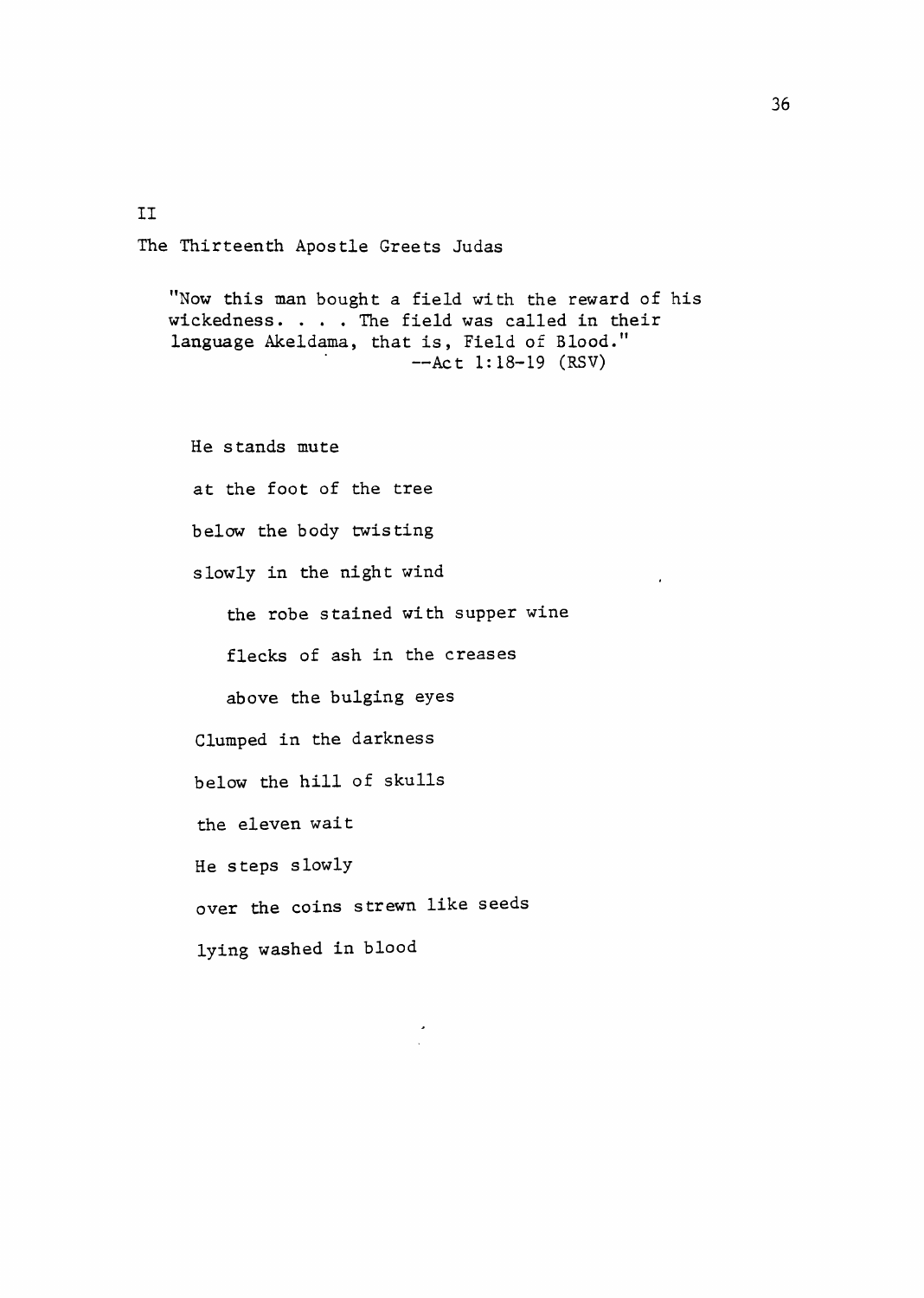III Pentecost

> a vast bellows fans the room and human candles dance like ghosts in the flames speaking words not their own with tongues seared by the wind telling tales of the death of kings dreaming dreams of a cross an empty tomb and a dusty road lined with palms

 $\sim$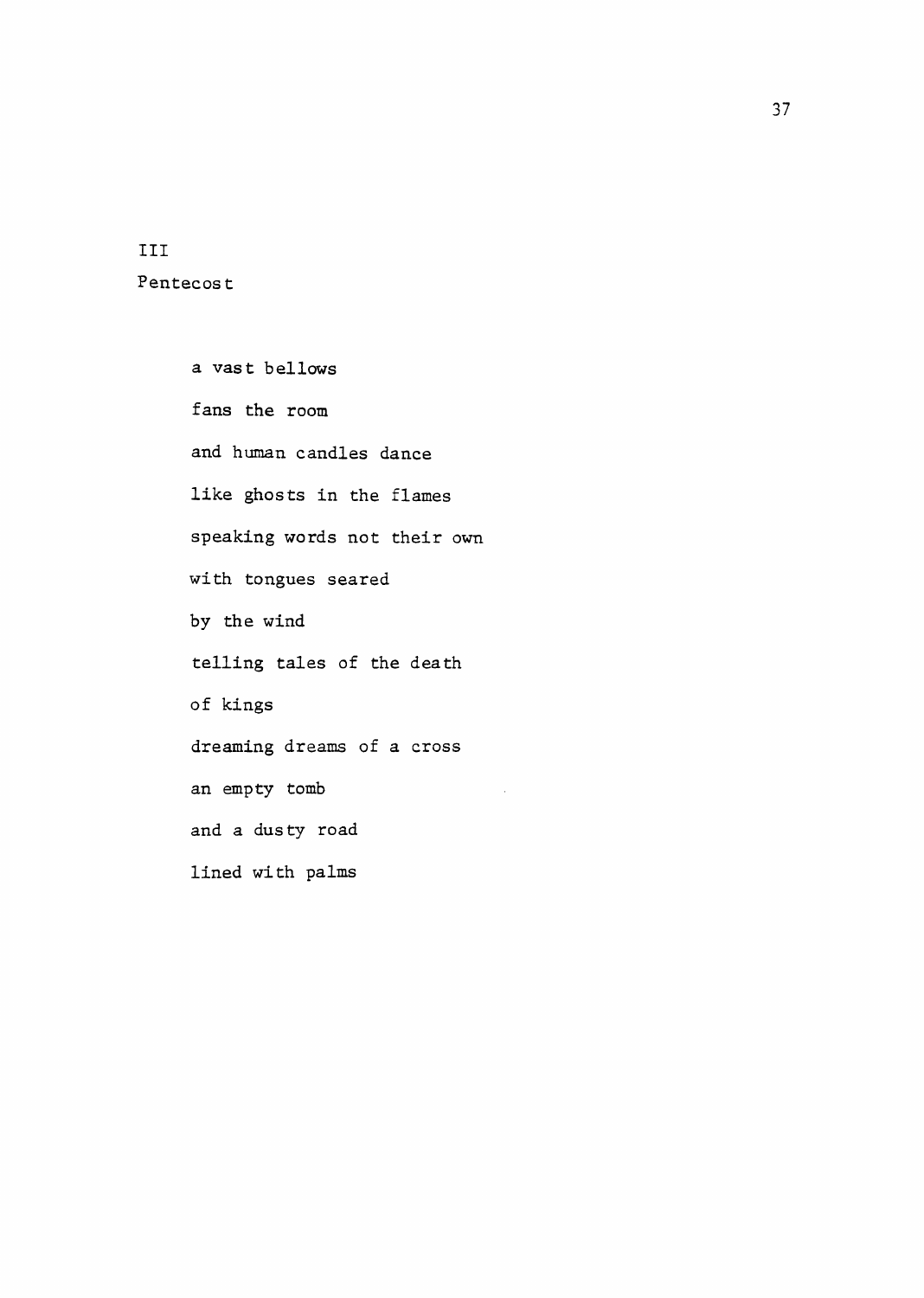$\mathcal{F}(\mathcal{F})$ 

 $\label{eq:2.1} \frac{1}{\sqrt{2\pi}}\int_{0}^{\infty}\frac{1}{\sqrt{2\pi}}\left(\frac{1}{\sqrt{2\pi}}\right)^{2\alpha} \frac{1}{\sqrt{2\pi}}\int_{0}^{\infty}\frac{1}{\sqrt{2\pi}}\frac{1}{\sqrt{2\pi}}\frac{1}{\sqrt{2\pi}}\frac{1}{\sqrt{2\pi}}\frac{1}{\sqrt{2\pi}}\frac{1}{\sqrt{2\pi}}\frac{1}{\sqrt{2\pi}}\frac{1}{\sqrt{2\pi}}\frac{1}{\sqrt{2\pi}}\frac{1}{\sqrt{2\pi}}\frac{1}{\sqrt{2\pi}}\frac{$